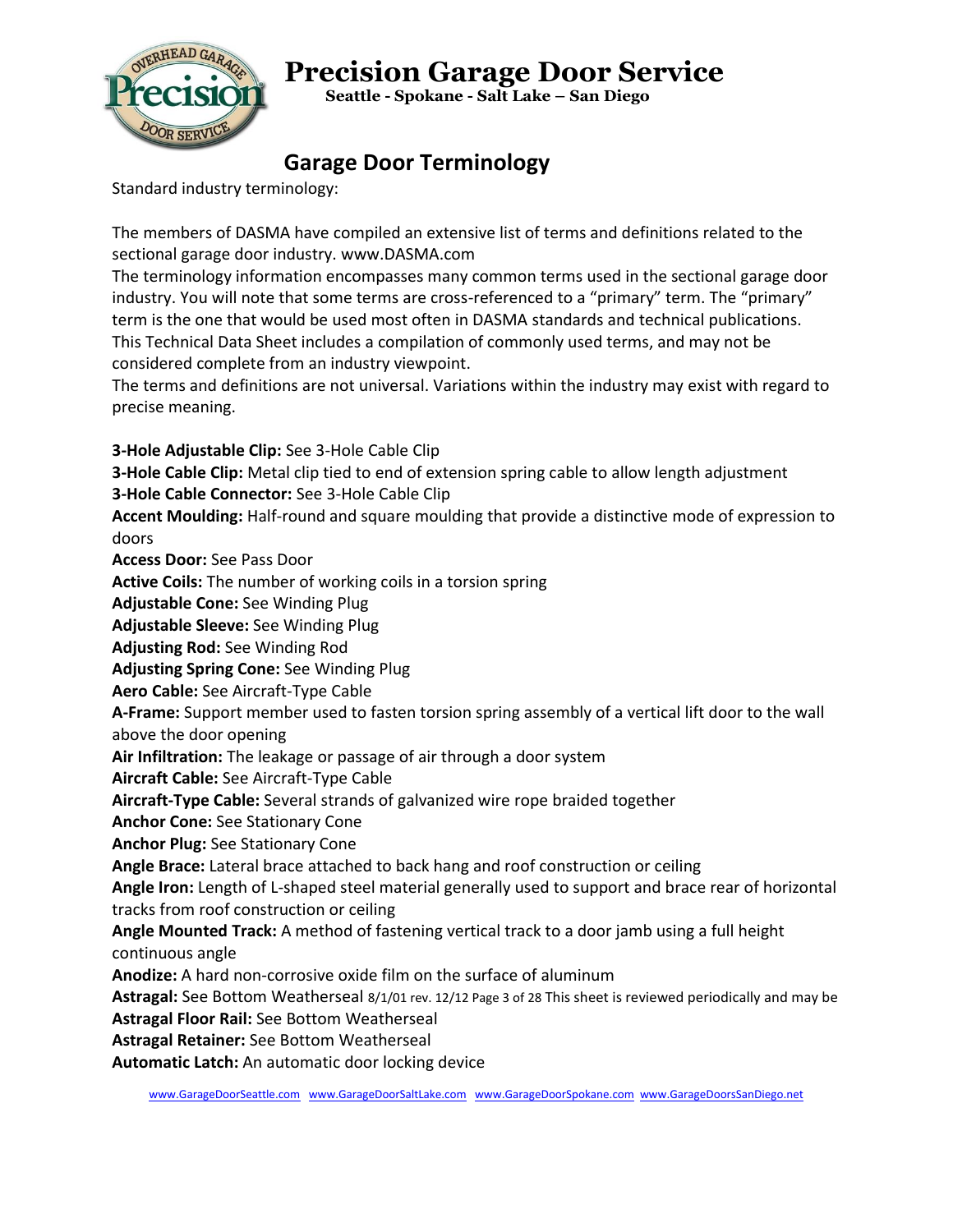

 **Seattle - Spokane - Salt Lake – San Diego**

**Automatic Opening Device:** Quick opening mechanism recommended for installations requiring rapid automatic door opening without use of an

electric operator

**Back Hang:** Hanger fabricated from angle iron, which attaches the end of the horizontal tracks to roof construction or ceiling

**Back Jamb:** Wood member on the inside surface of the garage, surrounding the door opening **Backroom:** Horizontal distance measured into a building from the face of the header above a garage door opening to the first obstruction at the required headroom

**Ball Bearing:** A load bearing device that uses trapped rolling balls to reduce rotating friction **Ball Bearing Drum:** Counterbalance drum with a ball bearing for smoother operation of heavier doors

**Bar Joist:** A lightweight truss adaptable for the support of roof decks

**Bead:** A strip of metal, vinyl, or rubber used to secure glass around the periphery of a pane **Black:** Color-marking convention to mark parts as Right Side, Left Wound

**Blind Rivet:** A type of fastener that mechanically joins two pieces of material together by means of a riveting tool

**Booster Spring:** Additional spring, usually an extension spring, provided to compensate for weakened counterbalance

**Bottom Bracket:** A structural support located predominantly on the bottom section that holds track rollers and may also provide for attachment of lifting cables. Bracket locations other than at bottom section corners are possible.

**Bottom Corner Bracket:** See Bottom Bracket

**Bottom Corner Fixture:** See Bottom Bracket

**Bottom Fixture:** See Bottom Bracket

**Bottom Rail:** The lower-most horizontal rail of a door section

**Bottom Roller Bracket:** See Bottom Bracket

**Bottom Weatherseal:** Weatherstrip attached to the bottom rail of a door to seal against the floor **Bow:** Condition where a garage door bottom rail of a wood door is not level or straight, which is characterized by a closed door "smiling" (corners turned up)

**Box Strut:** See Strut

**Bracket Mounted:** Method of fastening vertical track to jamb using angle brackets

**Bracket-Mounted Track:** See Bracket Mounted

**Breakaway Track:** See Angle Mounted Track

**Breakstem Rivet:** See Pop Rivet

**Broken Cable Device:** A bottom fixture intended to prevent a door from falling in the event of cable breakage

**Buck:** See Back Jamb

**Bushing:** A fixed or removable lining used to constrain, guide, or reduce friction

**Cable:** See Aircraft-Type Cable

**Cable Clamp:** Manufactured device used to secure two pieces of cable to each other

**Cable Drum:** Grooved drum, fitted on torsion spring shaft, onto which lifting cable is wound when door is opened

[www.GarageDoorSeattle.com](http://www.garagedoorseattle.com/) [www.GarageDoorSaltLake.com](http://www.garagedoorsaltlake.com/) [www.GarageDoorSpokane.com](http://www.garagedoorspokane.com/) [www.GarageDoorsSanDiego.net](http://www.garagedoorssandiego.net/)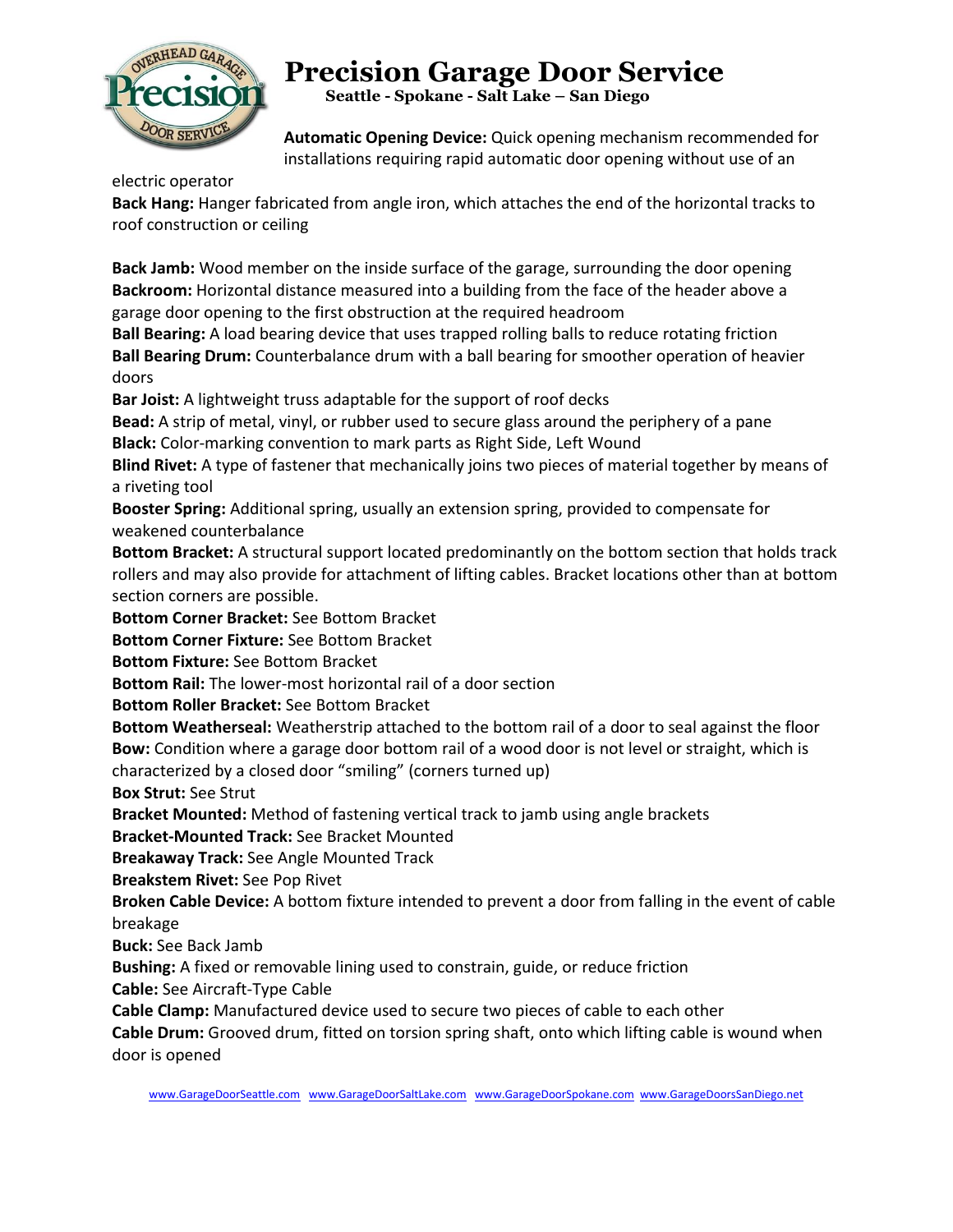

 **Seattle - Spokane - Salt Lake – San Diego**

**Cable Drum Set Screws:** Normally refer to set screws that attach the drum to the shaft/tube. One screw may secure the cable to the drum in order to

secure proper cable length.

**Cable Length:** Specific amount of cable required to properly operate door

**Cable Safety Device:** A bottom fixture designed to slow or stop the descent of a door in the event of a cable breakage

**Cable Stop:** A swaged fitting at the end of the cable to prevent slippage through a slot in a drum **Cable Stopping Device:** See Broken Cable Device

**Cam:** Rotating piece that transfers rotary motion into linear motion

**Cam Tube:** Tube encasing a torsion spring assembly that imparts axial force

**Carry-Away Post:** A type of removable center post

**Ceiling:** Top horizontal surface in the interior of a garage

**Center Bearing Bracket:** A bracket that houses a shaft bearing and aligns and supports the torsion shaft and spring(s) assembly. Also serves to anchor stationary cone(s) to header

**Center Bearing Plate:** A plate or bracket that can house a shaft bearing and is used to align and support the counterbalancing mechanism to the torsion shaft as well as anchor one end of torsion springs to the header.

**Center Bearing Support:** See Center Bearing Bracket

**Center Bracket:** See Center Bearing Plate

**Center Bushing:** Metal or plastic bushing used with a center bracket to support a torsion tube

**Center Cable:** See Center Lift Cable

**Center Clamp:** See Center Lift Cable

**Center Coupler:** See Coupler

**Center Coupling:** See Coupler

**Center Hinge:** A hinge generally located on the intermediate stiles to allow sections to pivot as door opens. Also used as graduated edge hinge between bottom and intermediate section

**Center Lift Cable:** Additional cable assembly which is secured to outside of door at points toward the center of the door, used to provide extra lifting support for extremely wide or heavy doors.

**Center Post:** The vertical building structure (or member) between two single car doors, or a vertical reinforcement usually installed for high wind events. Sometimes also used to refer to a Vertical Post.

**Center Stile:** Vertical member of a door section which provides structural rigidity and location for center hinge attachment

**Center Support Bearing:** See Center Bearing Bracket

**Center Support Track:** See Center Track

**Center Track:** Added track giving additional support to preventing sagging of a door in the open or horizontal position. Often used with an exceptionally wide door, a heavy door or a door containing a pass door

**Chain Hoist:** Refers to sprocket or pocket wheel, connected to torsion spring shaft, imparting mechanical advantage to open and close a door

**Chain Hoist Operator:** Jackshaft type operator to which chain hoist is attached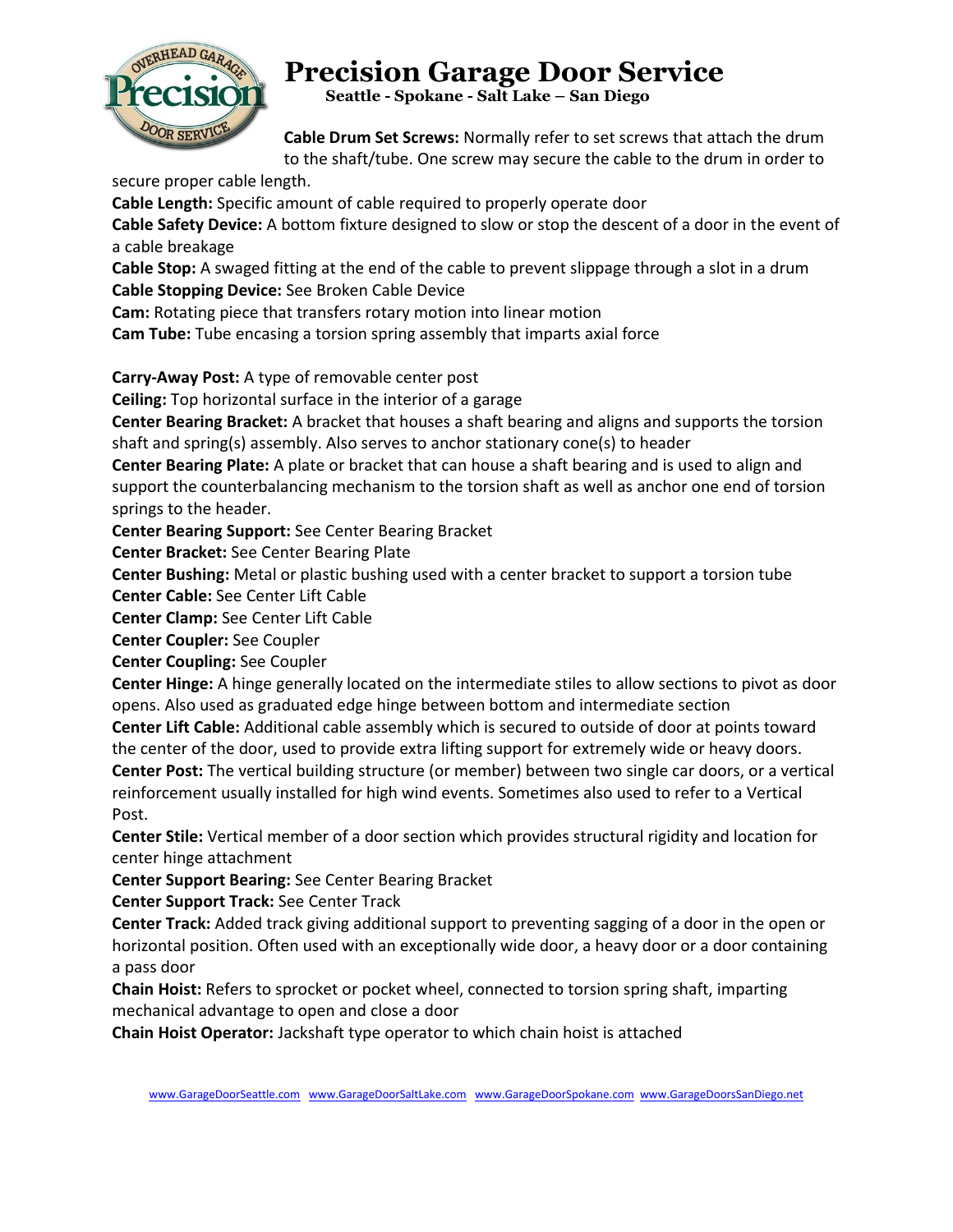

 **Seattle - Spokane - Salt Lake – San Diego**

**Channel Frame:** Frame used in jamb construction consisting of steel channel shapes installed where the flanges of the shapes wrap around the corners of

jambs

**Channel Truss:** See Strut

**Chill:** A square shaft that connects an outside handle to an inside lock set or night latch **Clearance:** The amount of side room, head room and back room required to properly install a sectional door.

**Clear Rail:** See Solid Rail

**Clevis:** See Sheave Fork

**Clevis Pin:** A steel pin used in conjunction with a cotter pin to hold a counterbalance cable to a bottom bracket or an operator arm to an operator bracket

**Commercial:** A sectional overhead type door which is intended for vehicular use at entrances of buildings such as loading docks and service stations, and is normally operated less than 5,000 cycles per year

**Containment Cable:** A cable threaded through an extension spring to retain the spring if it breaks **Continuous Angle:** See Reverse Angle Mount

#### **Continuous Angle Mount:** See Angle Mounted Track

**Contour Track:** Horizontal track that follows the contour of roof construction or ceiling **Corner Bracket:** See Bottom Bracket

**Corner Burn:** A full-scale fire test performed in a specially constructed room, where the ignition source is located in the corner of that room, adjacent to the garage door

**Cotter Pin:** A half-round metal strip bent into a pin, whose ends can be flared after insertion through a slot or hole

**Counterbalance:** To oppose or balance with an equal weight or force

**Counterbalance Shaft:** See Torsion Shaft

**Counterbalance System:** A system which counteracts the weight of a garage door to allow a reduced force to open and close the door

**Counterbalance Tension:** See Counterbalance

**Counterweight:** Design of door mechanisms using weights instead of springs to counterbalance door weight

**Counterweight Balancing System:** See Counterweight

**Coupler:** A device to connect two counterbalance shafts together, end-to-end

**Coupling:** See Coupler

**"C" Strut:** See Strut

**C-Value:** Heat rate flow through an insulating material when there is a temperature difference from outer to inner surfaces; not normally used in conjunction with thermal transmittance through garage doors

**Cycle:** One complete cycle of a door beginning with the door in the closed position, then moving to the open position and back to the closed position

**Cylinder:** The part of a key operated lock that accepts the key and contains the locking pins

**Daylight Opening:** Opening dimensions taken between face of jambs and between floor and header **DC:** Door opening size designation, denoting "double car"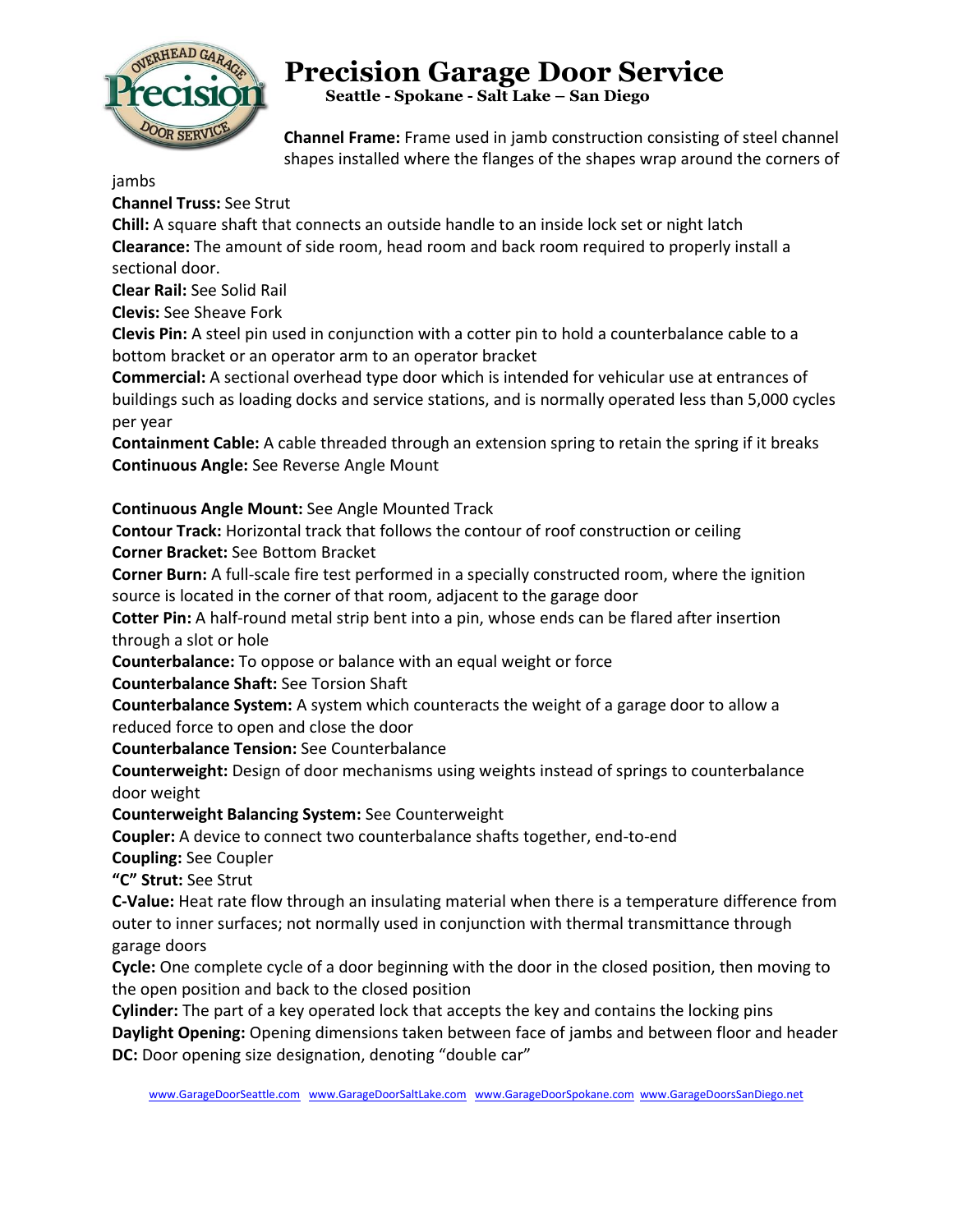

 **Seattle - Spokane - Salt Lake – San Diego**

**Dead Coils:** The number of coils rendered inactive by the spring plugs **Dead-End Cone:** See Stationary Cone

**Dead in the Head:** The lack of counterbalancing when the door is in the open position, failing to keep the door fully open

**Dead Load:** A static applied load, or a load without movement, generally referring to the weight of the door

**Decal:** A template of information attached to a garage door, or in its vicinity, to convey relevant information concerning the garage door system

**Decorator Angle:** See Jamb Angle

**Depth:** See Backroom

**Design Wind Load:** Horizontal design load applied to a garage door based on such factors as wind speed, building height and door horizontal location

**Direct Drive Chain Hoist:** See Chain Hoist

**Disconnect Chain:** Used in conjunction with industrial door operators to disengage operator and permit manual use of emergency hand chain to facilitate operation of door in event of power failure **Disconnect Hoist:** See Disconnect Chain

**Door Casing:** The framing members with which a door opening is finished

**Door Check:** A mechanical device to insure the self closing of a pass door or wicket

**Door Closer:** A device, combining in one case, a spring to close the door, and a checking arrangement to prevent slamming and to insure silent closing

**Door Frame:** The frame into which the door fits; consists of two door jambs, and a door header **Door Framework:** See Door Frame

**Door Guide:** See Track

**Door Header:** The upper part of a door frame, consisting of the head jamb, head casing, stop and trim molding

**Door Jamb:** The upright framing on each side of the door opening

**Door Moulding:** See Door Casing

**Door Opener:** See Electric Operator

**Door Opening:** See Daylight Opening

**Door Operator:** See Electric Operator

**Door Path:** See Trajectory

**Door Schedule:** A list of door sizes, locations and special requirements shown on a construction document

**Door Section:** A single segment of a sectional door

**Door Size:** Door dimensions characterized by the width first and the height second

**Door Stop:** See Stop Mould

**Door Travel:** See Trajectory

**D Shaft:** A torsion shaft manufactured with a flat area allowing minimum rotation of affixed hardware.

**Double Door:** Commonly used to refer to larger width doors used on two car openings

**Double End Stile:** When a door section utilizes two stiles adjacent to each other on each end of the section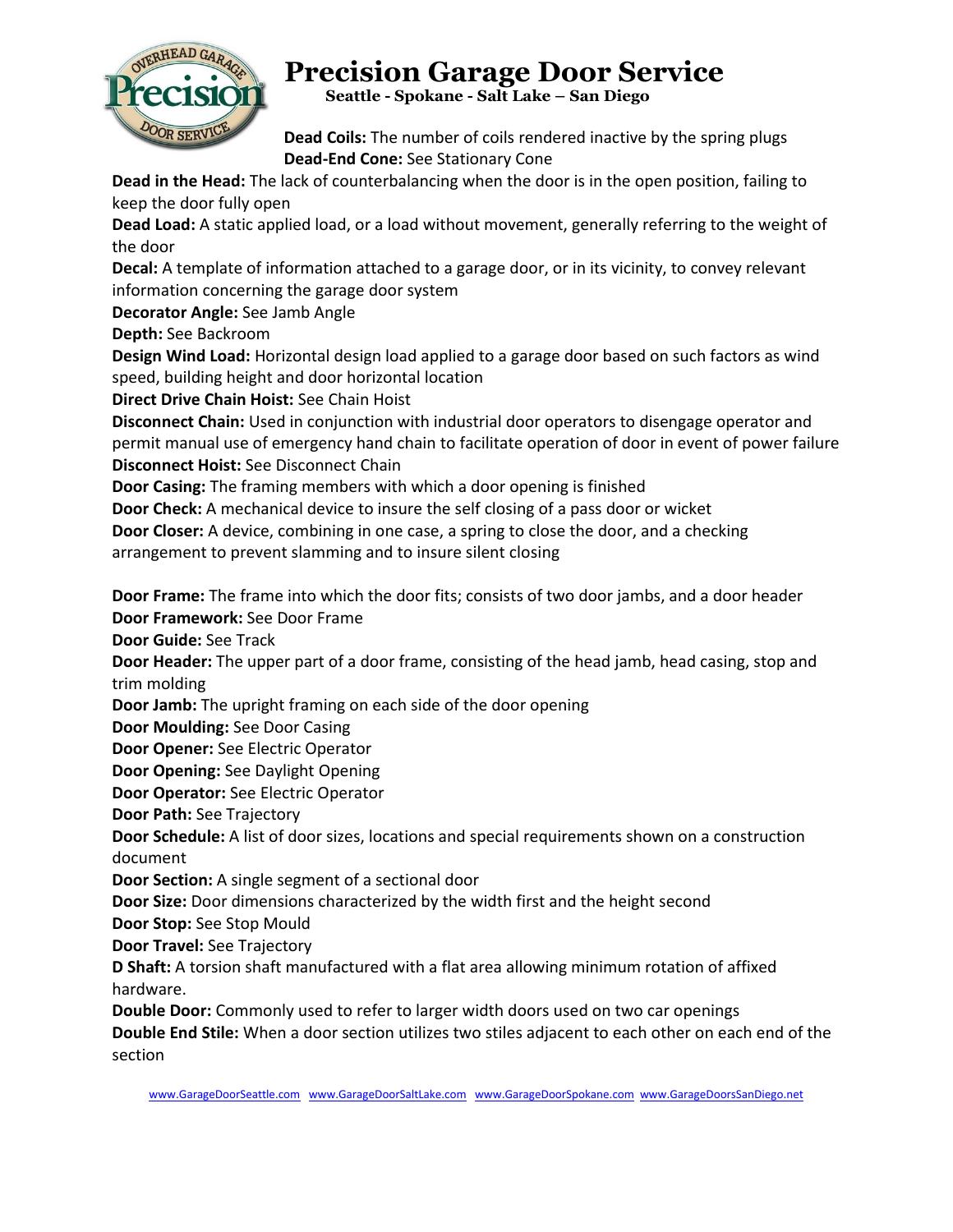

 **Seattle - Spokane - Salt Lake – San Diego**

**Double Glazing:** Use of two thicknesses of glazing within an opening to improve insulating value and/or reduce sound transmission

**Double Low Headroom Track:** See Double Track Low Headroom

**Double Shaft:** Double torsion spring shaft used when additional space is required to accommodate counterbalance spring lengths

**Double Strength Glass:** A grade of window glass lighter than plate glass and usually 1/8" thick **Double Thick Glass:** See Double Strength Glass

**Double Top Roller Fixture:** Fixture used at the top section consisting of two top brackets to incorporate a longer roller shaft. Usually requires double end stiles on top section

**Double Track Low Headroom:** Addition of second pair of horizontal tracks to reduce the high point of travel of top section and permit door being mounted in area with minimum headroom facilities **Dowel:** Wooden pin for fastening wood usually glued in between stiles and rails to strengthen a joint

**Drawbar Operator:** Electric operator which mounts above the door in the horizontal position and lifts door by pulling and pushing the top section. For normal headroom and low headroom doors **Drip Cap:** A projection over the head of a door opening, or on the top of a wall, to throw water clear of the building

**Drip Lap:** An angled weather seal provided between sections on steel doors in lieu of a rabbeted joint to prevent entrance of the elements

**Driveway Post:** Post mounted adjacent to a residential driveway to provide exterior location for key switch to actuate an automatic door operator.

**Drop-Off Weight:** See Counterweight

**DSB:** Acronym for Double Strength Grade B Glass

**Duplex Spring:** A combination of two torsion springs of different diameters telescoped within spring fittings

**Eased Edge:** Rounded and sanded meeting rail edge

**Eased Off:** See Eased Edge

**Eave Height:** Height measured from the floor to the underside of an eave

**Edge Grain:** Wood in which the rings form an angle of 45 degrees or more with the surface of the pieces

**Edge Hinge:** See Graduated Edge Hinge

**Electric Opener:** See Electric Operator

**Electric Operator:** An electrically-powered device to control the opening and closing of a door **Electrical Interlock:** Interlock to prevent door operation by an electric operator under certain conditions

**Embossed Door Section:** Door section featuring embossed panels

**Embossed Panel:** Panel containing surfaces raised in relief from a flat surface

**Embossed Rosette:** Special ornament or design accessory made of wood, hardboard or aluminum with designs raised in relief from the surface

**Embossed Section:** See Embossed Door Section

**Embossed Steel Door Section:** See Embossed Door Section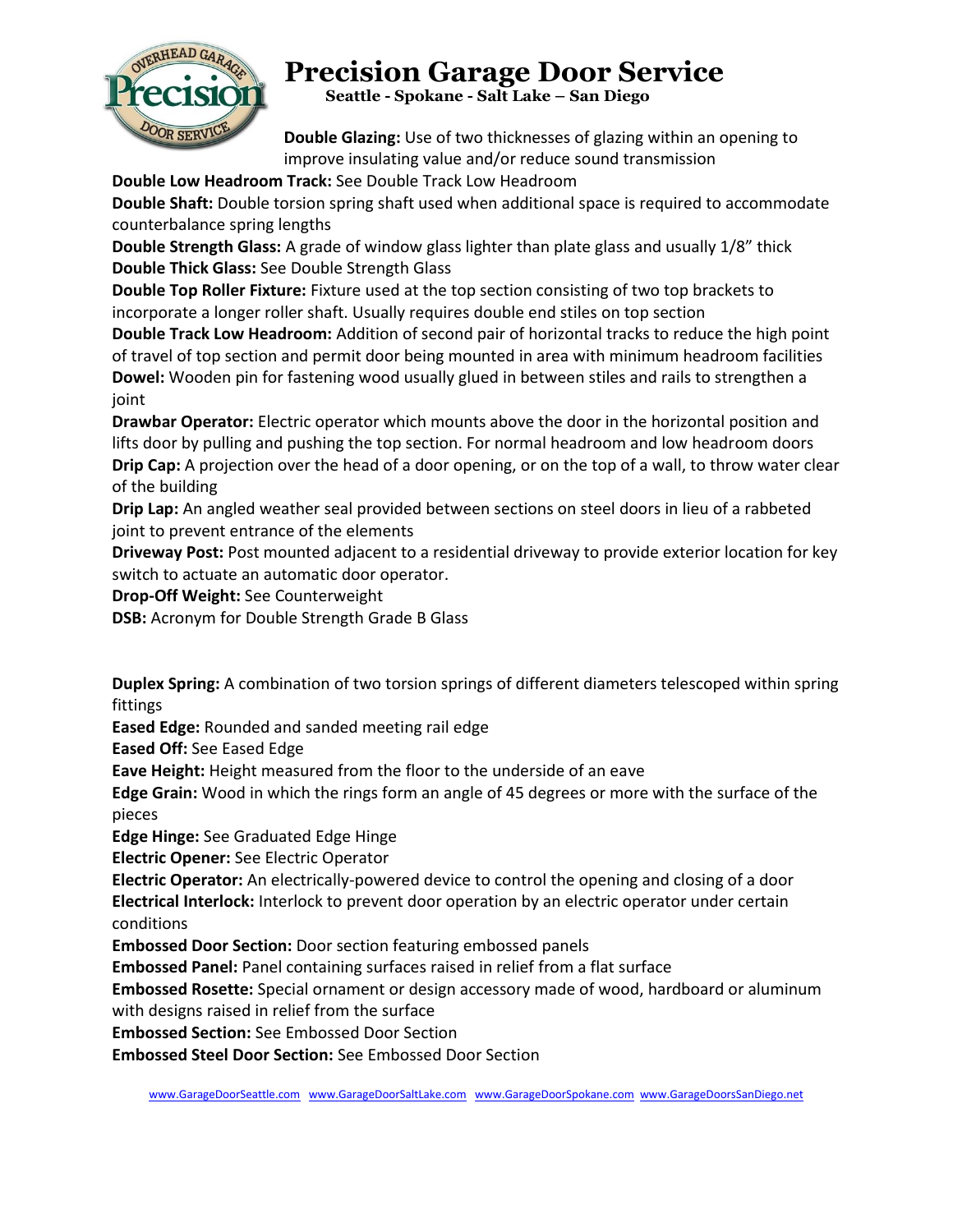

 **Seattle - Spokane - Salt Lake – San Diego**

**End Bearing Plate:** Plate commonly used on torsion spring counterbalance units, which includes a ball bearing to support radial movement of a torsion

shaft at each end

**End Bearing Support:** See End Bearing Plate **End Bracket:** See End Bearing Plate **End Hinge:** See Graduated Edge Hinge **End Roller Hinge:** See Graduated Edge Hinge **End Stile:** Stile located at each end of a door section which provides for attachment of graduated edge hinges **End Stile Lock:** See Inside Lock **End Stile Sealing Strip:** Foamed plastic strip to seal sections at end stiles of steel and fiberglass doors **Escutcheon:** A plate surrounding the lock mechanism on outside of door **Exhaust Port:** Opening in bottom section to accept hose to vent tailpipe exhaust **Extension Spring:** Provides power or tension by stretching or pulling, and is usually mounted along the horizontal section of track extending from front of door opening to the back hang **Exterior Lock:** Keyed lock on exterior of the door **Extrusion:** Fabricated shapes made by forcing hot aluminum, or plastic, billets through a die in an extrusion press **False Louver Molding:** Special angular shaped molding that gives an appearance of a slatted panel when fitted together **Faux Divided Lite:** One piece of glass divided by muntons to appear as several lites. **Ferrule:** Metal ring or cap which is affixed to a cable by compressing so as to form a button or loop on the end of the cable **Finger Joint:** Joint used in joining lumber together at ends of lumber pieces **Finish Moulding:** See Stop Mould **Finished Door Opening:** See Daylight Opening **Finished Opening:** See Daylight Opening **Fire Station Release:** See Automatic Opening Device **Flag:** See Jamb Angle **Flag Angle:** See Jamb Angle

**Flag Bracket:** See Jamb Angle

**Flame Spread Index:** A measurement of horizontal flame spread across a product specimen under controlled laboratory conditions; the product is compared to the performances of red oak, which is standardized to 100, and gypsum board, which is standardized to zero

**Flipper:** See Automatic Latch

**Floor Seal:** See Bottom Weatherseal

**Floor Step:** See Rain Stop

**Flush Design:** See Flush Door

**Flush Door:** Door comprised of sections unbroken by visible rails and stiles where the facing of the entire door presents an even surface

**Follow Roof-Line Hardware:** See Contour Track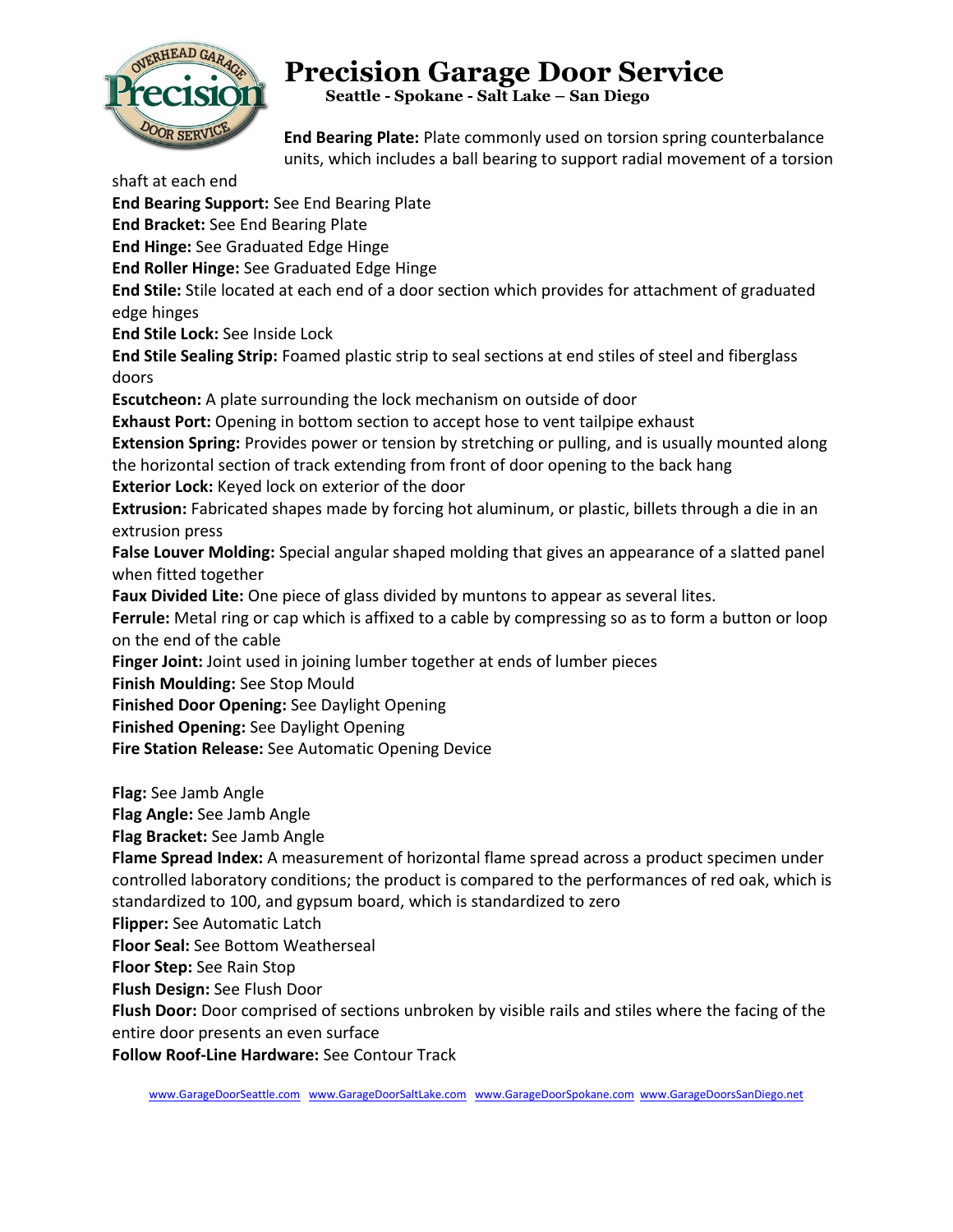

 **Seattle - Spokane - Salt Lake – San Diego**

**Follow-the-Roof Pitch:** See Contour Track **Follow-the-Roof Track:** See Contour Track

**Front Mounted Low Headroom:** Low headroom hardware where springs mount on torsion shaft above opening

**Front-Mounted Spring:** A counterbalance spring that is mounted to the header above the door **Full Vertical Lift:** See Vertical Lift

**Full View Section**, Full Vision Section (A totally glazed section with various types of glass or clear plastic. Section formed of aluminum extrusions which will marry with steel or aluminum sections above and below)

**Full Vision Section:** See Full View Section

**Galvanizing:** Zinc coating to protect steel against corrosion

**Garage Door Opener:** See Operator

**Garage Door Operator:** See Operator

**Gauge:** U.S. Standard, established by congress in 1893, specifying that weight per square foot would be indicated by a numbering system; larger numbers indicate smaller thicknesses and vice versa **Glazed:** Fitted with panes of glass or clear plastic

**Glazing Lite:** See Vision Lite

**Glazing Strip:** Extruded plastic or rubber strips that fit against glazing and window frame to resist water infiltration

**Graduated Edge Hinge:** Hinge placed on edge of door sections allowing sections to pivot as door opens and closes. Hinges hold track roller and are graduated and numbered for correct placement to ensure flush fit of door against jambs when closed

**Grease Packet:** Lubricant enclosed in a small packet

**Grille:** Insert within a window, designed to give the appearance of divided lites

**Guard Angle:** See Track Guard

**Gusset:** Cast, extruded, stamped, or rolled aluminum corner reinforcement which is fastened in corners to stiffen joints or corners

**Gusset Plate:** Hardware fastened to door header to help support the track assembly and spring assembly

**Hang Down:** The amount of the door that hangs down from the door opening when the door is in the open position

**Hanging Iron:** See Angle Iron

**H-Column Jamb:** Separation of two door openings where door track is to be mounted directly to H-Column

**Header:** See Door Header

**Header Seal:** See Top Seal

**Headplate:** The supporting plate for the lifting drum located in line with the outer edge of the door **Headroom:** Vertical clear space required inside above the door opening, and below the lowest ceiling obstruction, required for proper operation of the door and its hardware **Heliarc Weld:** A type of inert gas-shielded arc welding employing helium or argon **High Arc:** See Trajectory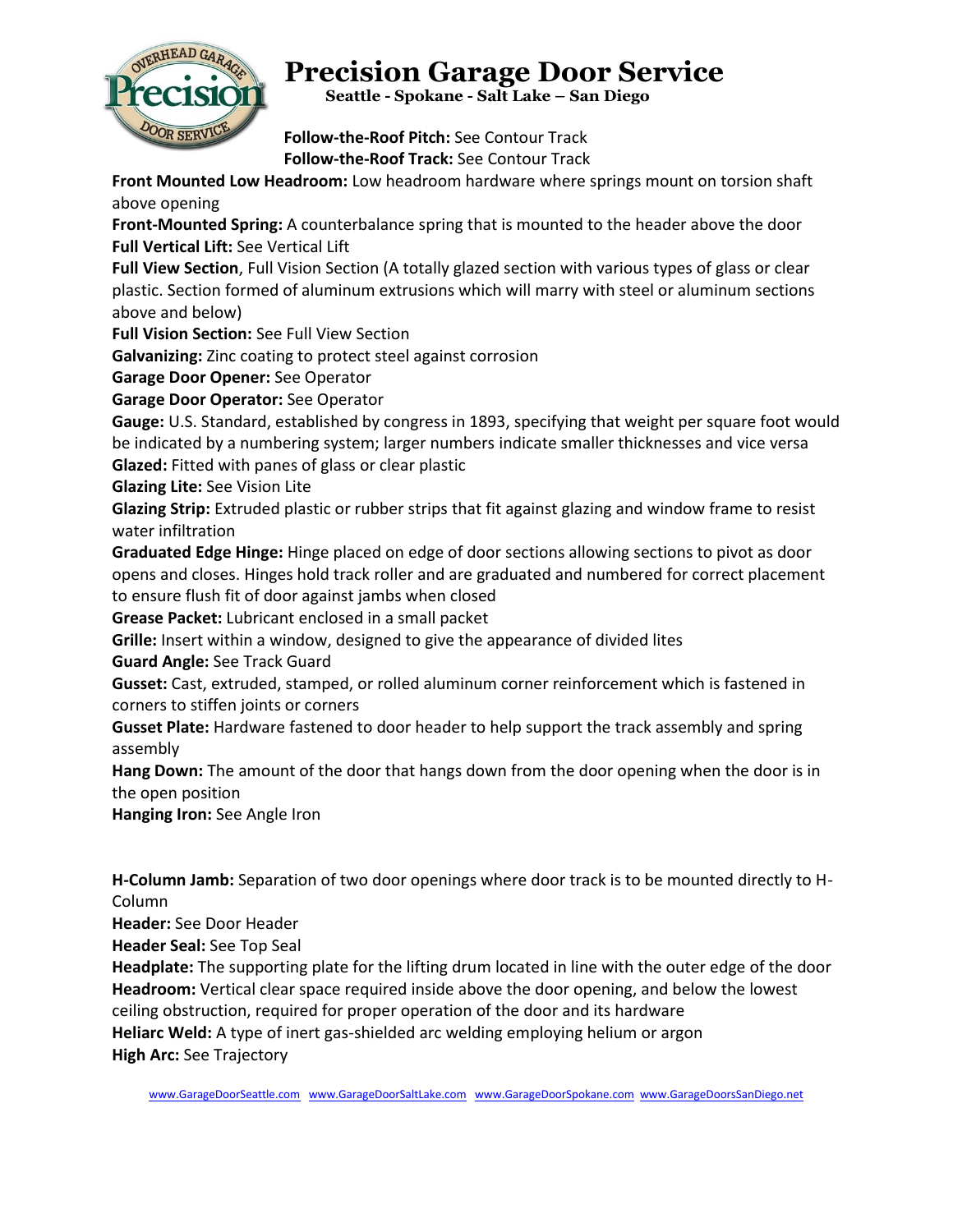

 **Seattle - Spokane - Salt Lake – San Diego**

**High Cycle Spring:** Counterbalance springs with increased cycle life capability for high usage doors

**High Lift:** Distance from header to underside of horizontal track, when high lift track is required **High Lift Drum:** A cable drum contoured to balance a high lift door

**High Lift Track:** Track and hardware that causes the door to rise vertically some distance above the top of the door opening before it levels out into a horizontal position

**High Moment Arm:** Radius of a cable drum, including cable, at point of cable peel off from the drum **High Trajectory:** See Trajectory

**Hi-Lift:** See High Lift

**Hi-Lift Track:** See High Lift Track

**Hinge:** Hardware item that joins door sections together, and allows sections to pivot independent of each other

**Hinge Support Plate:** Plate used to support the hinge mounting area, i.e. a backup plate **Hinge Tube:** Tube used to connect two hinge leafs together

**Hoist Electric Operator:** Similar to a jackshaft-type operator but with an auxiliary emergency chain hoist in case of a power failure

**Horizontal Angle:** See Horizontal Track Angle

**Horizontal Radius:** Section of track that transitions from vertical to horizontal track welded, bolted or riveted to the horizontal track and then bolted to the flag angle

**Horizontal Reinforcing Angle:** See Horizontal Track Angle

**Horizontal Rise:** The upward slope of the horizontal track which helps to start the door downward and helps maintain cable tension

**Horizontal Track:** Track used in the horizontal segment of a track assembly

**Horizontal Track Angle:** An "L" shaped angle affixed to the horizontal track to stiffen it

**Horizontal Track Assembly:** An assembly made up of horizontal track and reinforced with an angle that is used to both guide and support the door in the horizontal position

**Horizontal Track Radius:** See Horizontal Radius

**Hot Off The Floor:** Condition where the door has a tendency to lift off the floor

**Inch-Pounds:** English unit of measurement of torque

**Inclined Track:** Tapered spacing of the vertical track away from the jamb, permitting weather tight closing of door against jamb and easy release for opening door by eliminating friction

**Inside Hook Up:** Connection where the counterbalance cable is on the inside of the track, between the door sections and the vertical track

**Inside Hook Up Bottom Bracket:** Bottom bracket where the cable is routed between the vertical track and the door sections

**Inside Lock:** Spring loaded, sliding deadbolt lock or spring latch operable only from interior of the door

**Installation:** Placing a door in position for use

**Installer:** Person placing the door in position for use

**Insulated Door:** Door sections containing insulating material

**Insulating Glass:** Multi-pane glass assembly containing air space between panes for insulation **Insulation:** Material having ability to reduce heat or cold transmission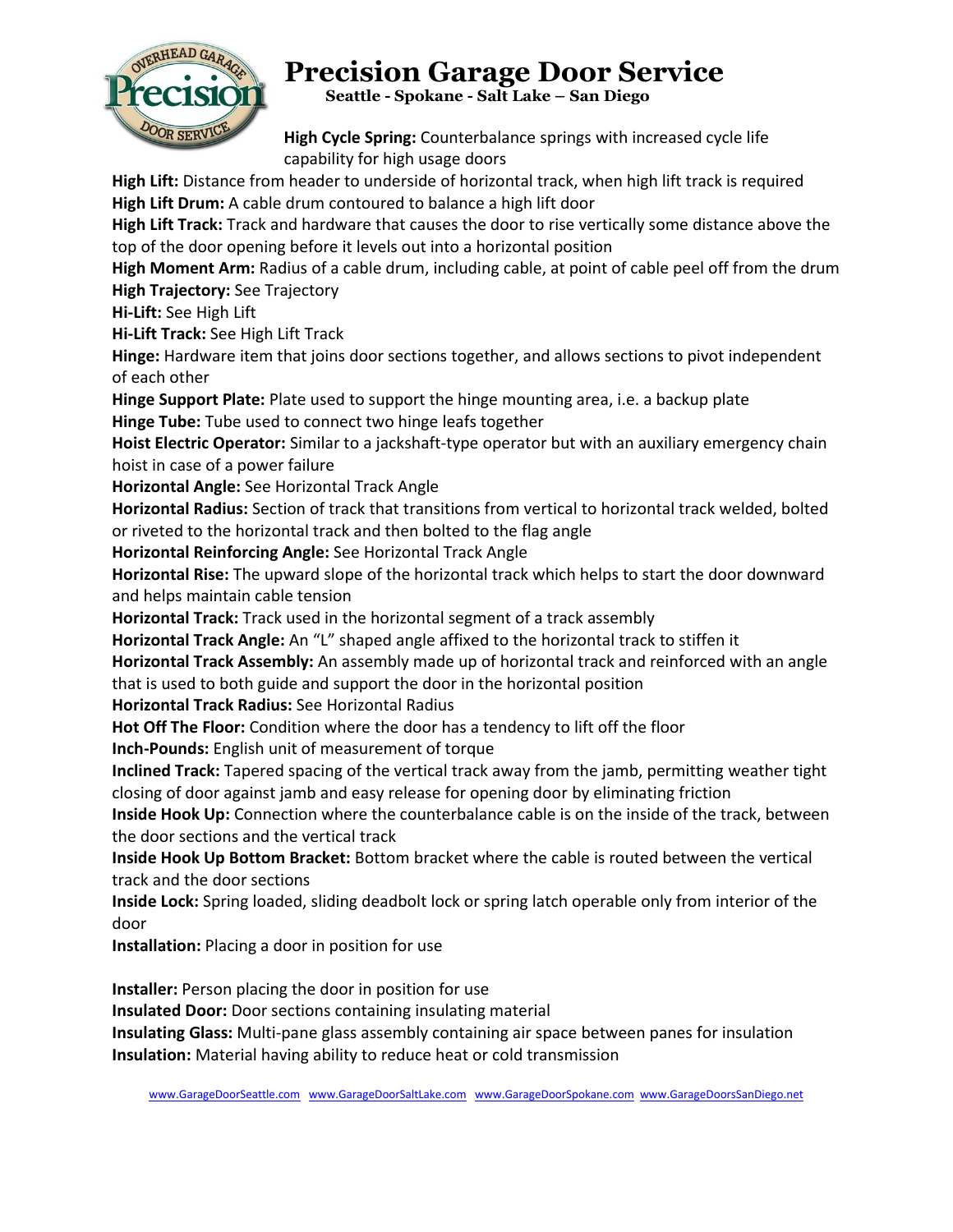

 **Seattle - Spokane - Salt Lake – San Diego**

**Interior Lock:** See Inside Lock **Intermediate Hinge**: See Center Hinge

**IPPT:** Acronyn for Inch-Pounds Per Turn; torque rate of a spring, indicating the number of inch-

pounds of torque delivered to a shaft for each turn the spring is wound

**ISLO:** Acronym for "inside looking out"

**Jackshaft-Type Operator:** Operator which is mounted on wall or ceiling, with drive provided to turn a torsion shaft

**Jamb:** See Door Jamb

**Jamb Angle:** See Angle Mounted Track

**Jamb Bracket:** "L" shaped bracket used to connect the vertical track to the door jamb

**Jamb Extension:** Framing extensions of door jambs above opening height; required to support door

track and spring assemblies

**Jamb Guard:** See Track Guard

**Jamb Seal:** See Stop Mould

**Joint, Rabbeted:** See Joint Shiplap

**Joint, Shiplap:** A raised back portion of a section joint, fitting with a lowered front portion of a section joint, to create a weather tight seal between door sections

**Joint, Tongue-and-Groove:** A joint with an interior raised portion, fitting with a joint with an interior lowered portion, to create a weather tight seal between door sections

**Joint Bracket:** See Splice Jamb Bracket

**Joint Seal:** See Section Joint Meeting Rail Seal

**Keeper Plate:** See Striker Plate

**Key:** A square piece of steel that slides into a key way to prevent parts from rotating on a shaft **Key Alike:** See Keyed-Alike

**Key Switch Control:** Use of key switch to actuate a door operator in place of or in addition to a push-button or transmitter

**Key Way:** A groove, milled into an object, which when used with a key will prevent parts from rotating on a shaft

**Keyed-Alike:** Two or more lock cylinders intended to be opened with the same key

**Keyed Shaft:** A shaft that has an integrated key way

**K-Value:** Laboratory-determined value of thermal conductance of a material **"L" Strut:** See Strut

**Lag Screw:** A heavy wood screw with a square or hex head and a coarse thread

**Lap Jamb:** Condition where door sections lap the door opening on each jamb

**Lapped Joint:** See Joint, Shiplap

**Latch Lock:** See Automatic Latch

**Lateral Force:** Force applied from or toward the side

**Lift Bracket:** See Bottom Bracket

**Lift Clearance:** See High Lift

**Lift Clearance Track:** See High Lift Track

**Lift Handle:** Handle for manually operating a sectional door

**Lift Plate:** See Step/Lift Plate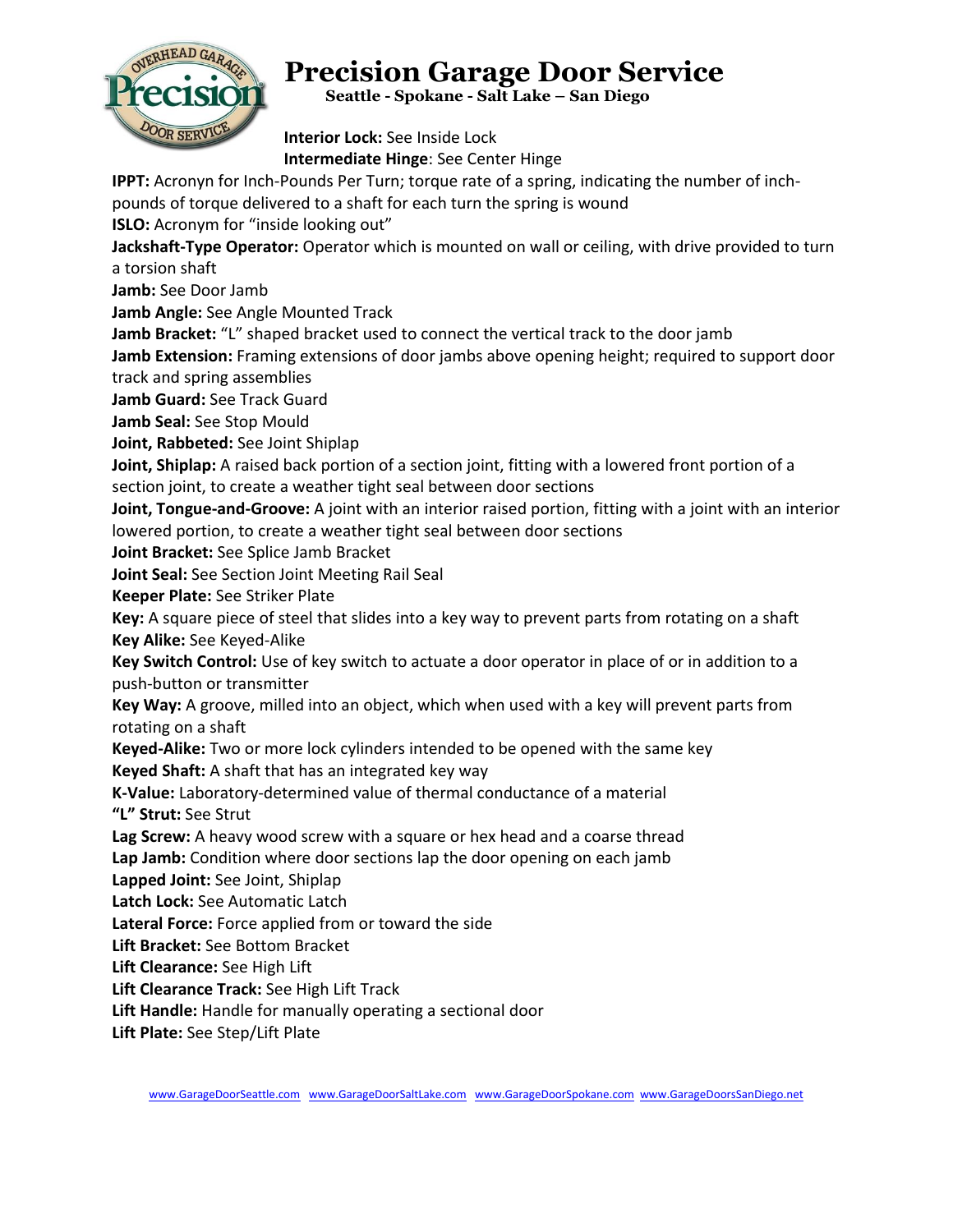

 **Seattle - Spokane - Salt Lake – San Diego**

**Lintel:** Beam provided over an opening to carry wall and/or roof loads over an opening

**Lite:** See Vision Lite

Lock: Device to secure door to vertical track(s) in the closed position

**Lock Bar with Cremone:** Rotating the cremone or lock bar disc from outside or inside will force lock bars into cut-outs in track to lock door

**Lock-On Bottom Roller Bracket:** See Bottom Bracket

**Lock Strike:** See Striker Plate

**Long-Stem Roller:** Roller with a shaft length of 7 inches or longer

**Louver:** An opening with slats or screening for ventilation

**Low Headroom Hardware:** See Low Lift Hardware

**Low Lift Hardware:** Low headroom accessories which enable a door system to operate in minimal headroom conditions

**Low Moment Arm:** Smallest radius, or distance from the shaft axis, to the center of the cable that regards cable peel off point on cable drums

**LSLO:** Acronym for left side looking out

**Lubricant:** A substance used to lubricate

**Lubricate:** To make a surface smooth or slippery; to reduce friction

**Maintenance:** The act of keeping a door system in good working condition

**Master Keyed:** See Master Keying

**Master Keying:** Arrangement whereby cylinder locks, although fitted with different keyed cylinders, can be opened or locked by means of one master key

**Meeting Rail:** The top horizontal rail or bottom horizontal rail of any section that meets and joins to form a weatherproof seal

**Metallurgist Report:** A report or document that describes the composition of a metal

**Mill Certification:** A report or document from the producing mill that provides all pertinent data relative to the composition, structure, heat, etc. of a given metal

**Minimum Headroom:** See Headroom

**Minimum Sideroom**: See Sideroom

**MIP:** Acronym for Maximum Inch-Pounds; (IPPT x Turns = MIP); Used to describe the total torque required on a shaft to raise a given door weight from the floor, and also is the measurement of the torque capacity of a particular wire size at a desired cycle level of operation

**Modular Coordination:** The dimensioning of building units so that they will fit together, and the use of building dimensions consistent with such coordinated sizes.

**Mounting Plate:** Flat steel or wood member placed on the wall to accommodate spring supports, spring shaft bearings, chain hoists and mounting for operators

**Movable Post:** Post designed to allow the use of two or more doors in a single opening with carryaway aluminum center posts that can be removed when doors are in up position.

**Mullion, Garage Door:** A vertical post used as a door reinforcement

**Mullion, Window:** Framing member forming a divide between units of a window

**Muntin:** A bar member supporting and separating panes of glass within a sash or door

**Munton, Window:** Munton that defines a faux divided lite.

**Mutt:** See Stile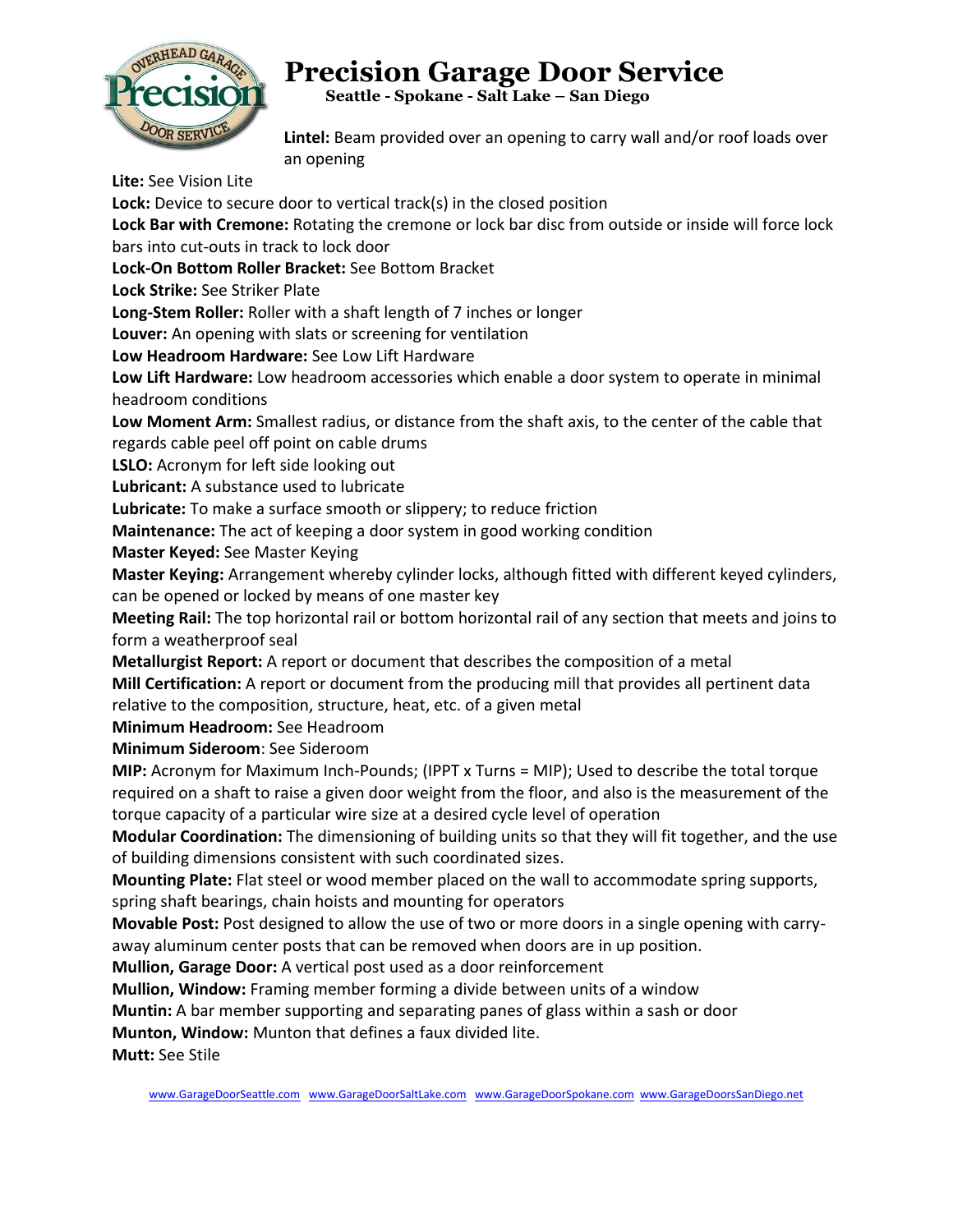

 **Seattle - Spokane - Salt Lake – San Diego**

**Neoprene:** A synthetic rubber made by polymerizing chloroprene **Nicopress Sleeve:** A two-hole aluminum or copper sleeve through which

cable is passed. Swaging will upset the sleeve to form a loop at cable end **Normal Headroom:** See Headroom

**Normal Sideroom:** See Sideroom **Numbered Hinge:** See Graduated Edge Hinge **Numbered Panel:** Area between stiles I.S.L.O. numbered left to right **Numbered Roller Bracket:** See Graduated Edge Hinge **Numbered Section:** See Door Section **Nylon Center Bearing:** See Bushing **Oil:** See Lubricant **Oil-Canning:** A slight buckling in sheet metal, causing the appearance of waviness or unevenness **Opener:** See Operator **Opening Height:** Distance from floor to the bottom of header **Opening Size:** See Daylight Opening **Opening Width:** Distance between jambs of the door opening **Operator:** Electric device used to control the up and down motion of the door **Outside Hook Up:** Connection where the counterbalance cable is on the outside of the tracks **Outside Hook-Up Bottom Bracket:** Bottom bracket where the cable is routed outside the tracks **Outside Pull:** See Outside Hook Up **Overlay:** Decorative ornaments of metal, wood or hardboard used for outside decoration of garage door sections **Pan Door:** A garage door composed of sheet metal door sections **Panel:** A raised and decorative design on door sections Pass Door: A swinging pedestrian door built into a sectional door. Not recognized as an exit door by model codes **Pedestrian Door:** Access door adjacent to upward acting doors. Used as a legal means of egress to avoid the use of a sectional door **Perforated Angle:** Angled metal with a serried of punched holes used to hang garage doors and operators **Perimeter Seal:** Weatherstrip installed at the perimeter of a garage door **Pinch Resistant:** Term for a door that has been designed to prevent entrapping, crushing, breaking, severing or dislocating a person's finger **Plastic Muntin:** See Muntin **Pocket Wheel:** A wheel or drum machined to receive the individual links of a chain; used to directly transmit power **Polyurethane:** A type of foam insulation commonly foamed in place by manufacturers of garage door sections **Pop Rivet:** See Blind Rivet **Pounds Pull:** Unit of force determined by dividing the torque by the moment arm of the drum **Power Unit:** A complete torsion spring assembly consisting of springs, shaft, winding plugs and stationary cones, drums and cables

[www.GarageDoorSeattle.com](http://www.garagedoorseattle.com/) [www.GarageDoorSaltLake.com](http://www.garagedoorsaltlake.com/) [www.GarageDoorSpokane.com](http://www.garagedoorspokane.com/) [www.GarageDoorsSanDiego.net](http://www.garagedoorssandiego.net/)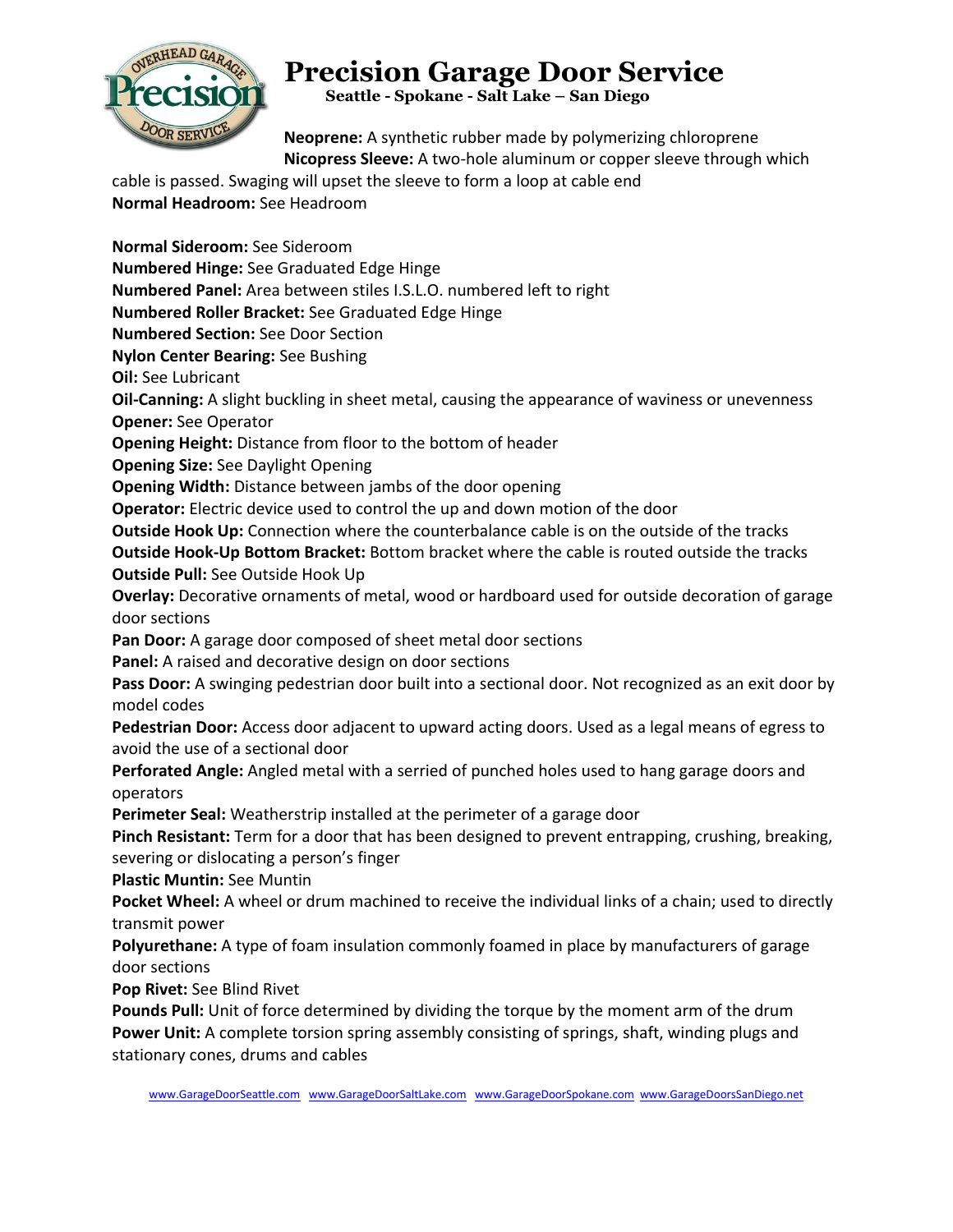

 **Seattle - Spokane - Salt Lake – San Diego**

**Pre-Finished:** Finish characterized by galvanized steel painted with a primer, then given an oven-baked top coat

**Pre-Painted:** See Pre-Finished

**Prime:** To lay on the first coat of primer paint

**Prime-Painted:** Coated with primer paint

**Pull Down Rope:** A rope connected to the bottom bracket; used to manually pull the door down

**Pull Rope:** See Pull Down Rope

**Pull Type Spring:** See Extension Spring

**Pulley:** A wheel turning around an axis and having a groove on its rim in which runs a cable, chain, or rope

**Pulley Clevis:** See Sheave Fork

**Punched Angle:** See Angle Iron

**Punched Angle Brace:** See Angle Brace

**Punched Angle Iron:** See Angle Iron

**Punched Angle Track Hanger:** See Back Hang

**Purlin:** A horizontal roof member spanning between beams and trusses to which roofing is attached; commonly used in a pre-engineered, industrial type building

**Push Down Spring:** Spring-activated push rods mounted on horizontal tracks to start door down during closing portion of door cycle; generally used with a jackshaft-type operator or a manual chain hoist

**Pusher Bumper:** A leaf spring in place of a rod

**Push Nut:** Stamped metal fastener designed to be pushed onto a shaft to secure an assembly **Quarter Grain:** See Edge Grain

**Quarter Round:** Molding showing a quarter circle in its cross section

**Quarter Turn:** A unit of turn measurement when winding tension into a torsion spring

**Quick Turn Bracket:** See Low Lift Hardware

**Radial Force:** A force generated from the center of an object toward the outside

**Radius:** See Horizontal Radius

**Radius Track:** See Horizontal Radius

**Rail:** Horizontal member of a section

**Rain Ledge:** See Rain Stop

**Rain Stop:** Ledge provided at the point where the bottom rail meets the floor to prevent water from running under the door and allowing for runoff of the water onto the drive or approach **Raised Panel:** See Panel

**Rate of Rise:** Measurement of change per revolution of a drum's moment arm

**Rear Mount:** When the counterbalance system attached to the rear of the horizontal tracks

**Rear-Mounted Torsion:** See Rear Mount

**Rear Track Hanger:** See Back Hang

**Red:** Indicates color for Left Side, Right Wound

**Regular Angle Mount:** See Angle Mounted Track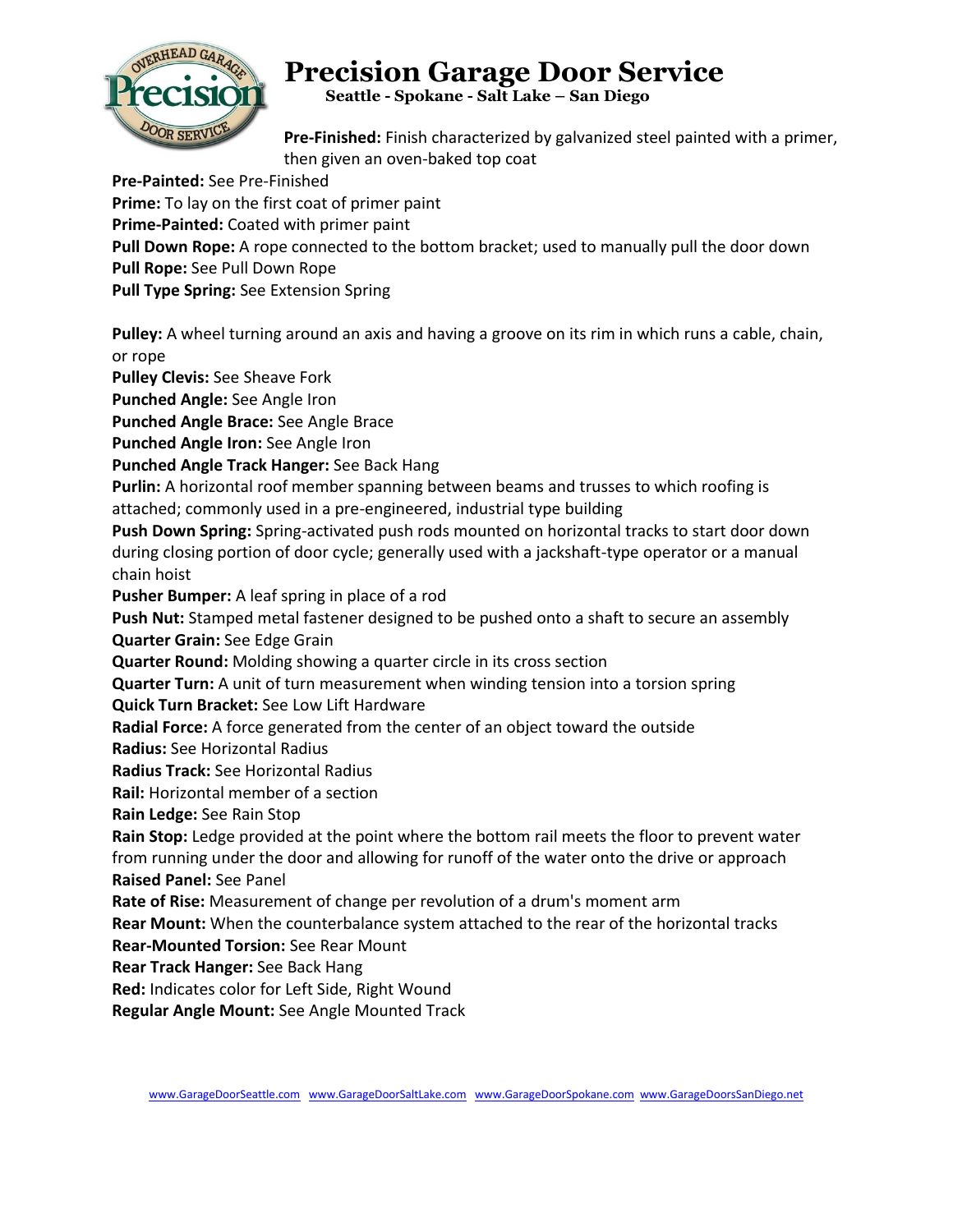

 **Seattle - Spokane - Salt Lake – San Diego**

**Removable Center Post:** Post/track assembly which substitutes for door jamb in wide door openings so that multiple doors may be used instead of a

single large door, and which can be released and carried from an opening **Removable Jamb Wall:** Wall designed to allow the use of two or more doors in a single opening with carry-away aluminum center posts that can be removed when doors are in up position **Removable Mullion:** See Removable Center Post **Removable Post:** See Removable Center Post **Residential:** A sectional overhead type door which is intended for use in a residential garage, and normally operated less than 1,500 cycles per year **Restraining Cable:** See Containment Cable **Return:** See Sideroom **Reverse Angle:** See Reverse Angle Mount

**Reverse Angle Mount:** An "L" shaped angle with the wall leg toward the door opening used to connect the vertical track to the jamb. Used in low headroom and sideroom restricted garages as well as lap joint. **Roll-Away Post:** See Removable Center Post **Roller:** See Track Roller **Roller Assembly:** See Track Roller **Roller Bracket:** A device that is mounted to a door section and holds a track roller **Roller Stem:** See Track Roller **Rounded Off:** See Eased Edge **RSLO:** Acronym for "right side looking out" **R-Value:** Thermal resistance value; inverse of U-Value **Safety Bottom Bracket:** See Broken Cable Device **Safety Bottom Corner Bracket:** See Broken Cable Device **Safety Bottom Fixture:** See Broken Cable Device **Safety Cable:** See Containment Cable **Safety Spring Containment:** See Containment Cable **Safety Spring Containment Kit:** See Containment Cable **Sash:** The framework which holds the glass in a window or door **Sash Muntin:** One of the rabbeted bars into which glass is fitted in a sash containing two or more lights **SC:** Door opening size designation, denoting "single car" **Scarf Joint:** Method of joining pieces of lumber together by gluing and pinning with wood dowels **Scribing:** Cutting a door bottom rail to match the contour of the floor **Scutcheon:** See Escutcheon **Section:** Garage door component that extends the full width of an opening; usually joined together by hinges **Section Joint Meeting Rail Seal:** A weather seal between door sections **Section Joint Meeting Rail Type Seal:** See Section Joint Meeting Rail Seal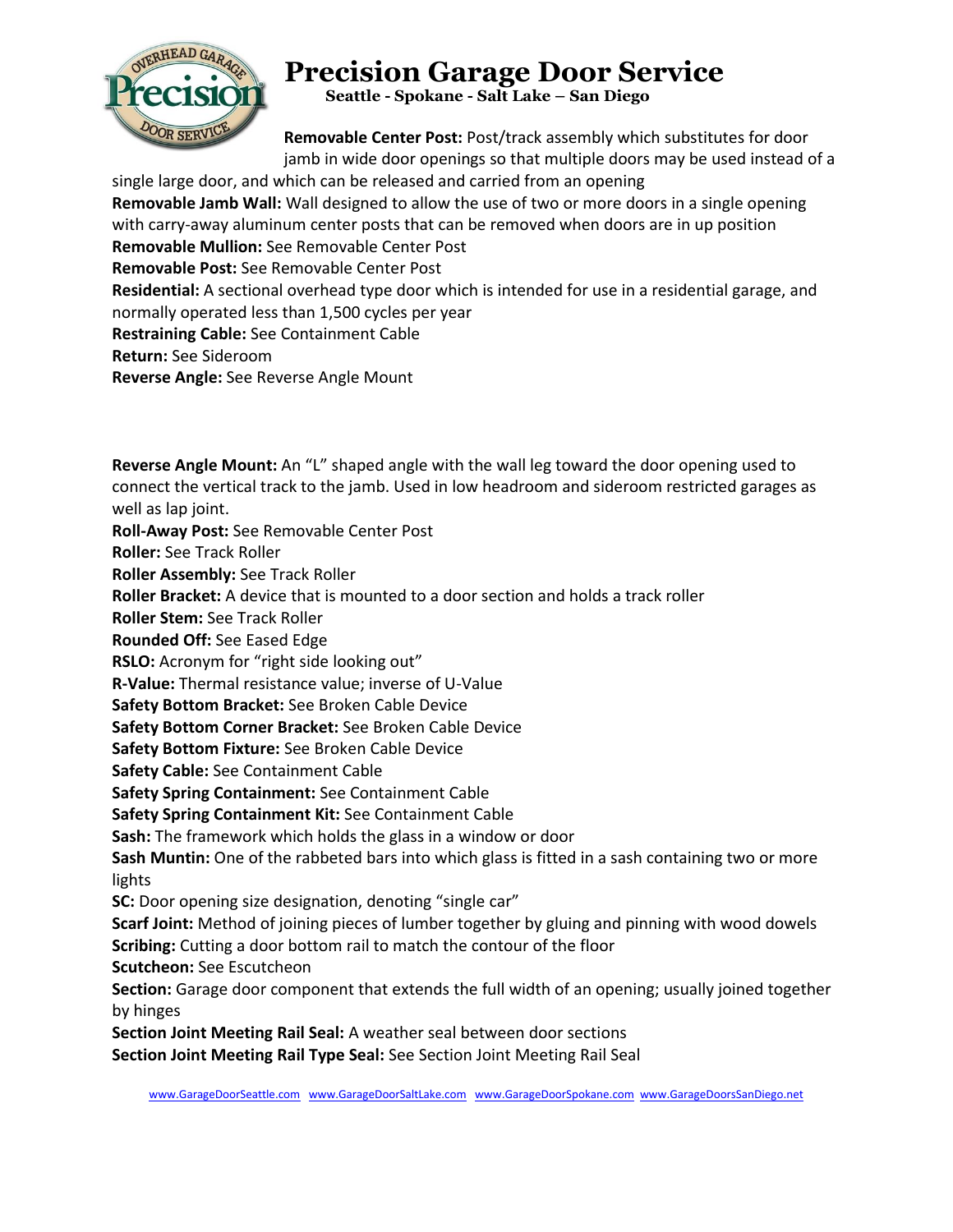

 **Seattle - Spokane - Salt Lake – San Diego**

**Sectional Door:** See Sectional-Type Door

**Sectional-Type Door:** Door made of two or more horizontal sections hinged

together so as to provide a door capable of closing the entire opening and which is by means of tracks and track rollers

**Servicing:** See Maintenance

**SG:** Refers to "single glazed"

**Shaft Bearing:** A bearing that is used to maintain torsion shaft alignment and reduce friction **Sheave:** A metal or plastic pulley that is designed to guide the cables employed in a counterbalance system

**Sheave Fork:** A yoke type device used to attach the sheave to extension springs

**Shiplap Section Joint:** Section joint interface that steps up from one level to a second level from the front of the door to the back of the door

**Shoe Molding:** See Quarter Round

**S-Hook:** Hardware device used to connect an extension spring to a pulley. These are also used with other door related hardware (i.e. chain on locks)

**Shop Drawings:** Drawings provided by the manufacturer or door supplier to the architect-engineer showing the plans, sections, elevations, and details of the work required, submitted to assure proper interpretation of the intent of the architectural drawings

#### **Side Bearing Plate:** See End Bearing Plate

**Side Seal:** See Stop Mould

**Sideroom:** A horizontal measurement from each side of the door opening, outward to the nearest obstruction **Single Door:** Commonly used to refer to smaller width doors used on one car openings **Single Strength Glass:** See Single Thick Glass

**Single Thick Glass:** A type of sheet glass used in glazing sashes

**Slant:** The pitch of a roof

**Smile:** See Bow

**Snap Latch:** See Automatic Latch

**Solar Glass:** A type of tinted glass

**Solid Rail:** A rail made with one continuous piece of lumber without finger joints

**Special Door:** Non-standard door which must be custom manufactured and/or specified

**Specifications:** A detailed statement of the quantity and type of material to be used in the

construction of a garage door system

**Splice Plate:** Plate used for attachment of track at the junction of tracks in clip type angle mounted track

**Spring Anchor:** See Center Bearing Bracket

**Spring Anchor Bracket:** See Center Bearing Bracket

**Spring Anchor Cone:** See Stationary Cone

**Spring Anchor Plate:** See Center Bearing Bracket

**Spring Assembly:** See Torsion Spring Assembly

**Spring Assembly Closed Wound:** A coiled torsion spring with no gaps between the coils

**Spring Assembly Open Wound:** A coiled torsion spring with equal gaps between each coil

**Spring Balance:** The amount of turns needed to counterbalance the weight of the garage door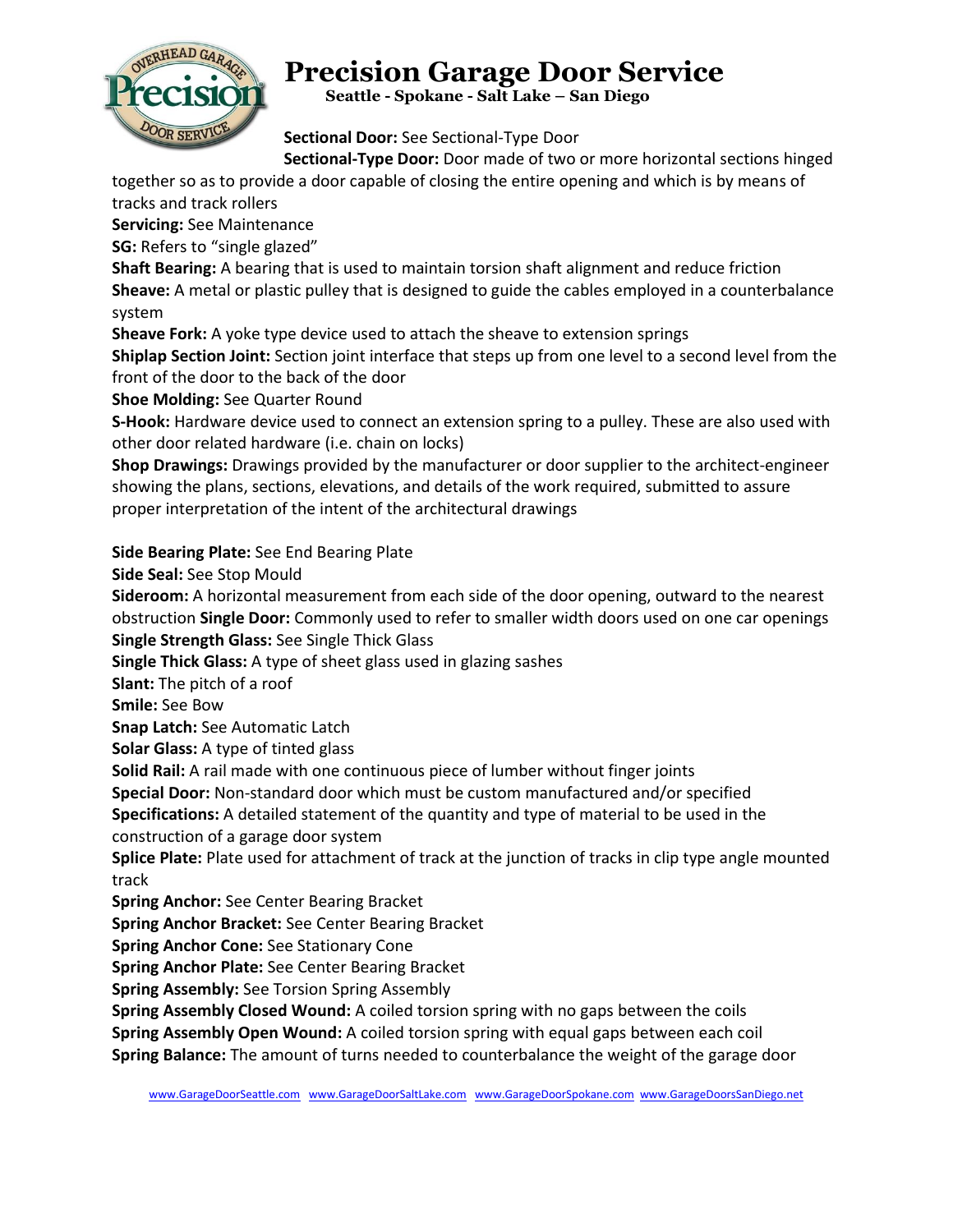

 **Seattle - Spokane - Salt Lake – San Diego**

**Spring Bumper:** Spring mechanism mounted on horizontal track that eases the door to stop in its upward travel to reduce shock and prevent pull down rope breakage. Can be made from leaf springs or tension rods.

**Spring Constant:** Mathematically developed number from basic spring wire formulas, that applies to any specific wire size and coil diameter combination; used to determine the number of active coils a spring must contain

**Spring Containment Device:** See Containment Cable

**Spring Fitting:** A plug or cone used to adapt the torsion springs to the torsion shaft and/or center bearing bracket. One piece is a stationary cone while the other fitting is a winding plug **Spring Hook:** See S-Hook

**Spring Latch Lock:** See Automatic Latch

**Spring Pad:** Pad installed on header above the door to anchor the center bearing bracket. Can be mounted in various locations, not necessarily in center, depending on size of springs

**Spring Plug:** See Spring Fitting

**Spring Retainer:** See Spring Fitting

**Spring Winding Cone:** See Winding Plug

**Square Key:** See Key

**Standard Headroom:** See Headroom

**Standard Sideroom:** See Sideroom

**Stationary Bearing Retainer:** See Stationary Cone

**Stationary Cone:** Part that fits into the end of a torsion spring permitting the spring to be fixed to the center bearing bracket. May also incorporate a retainer for a ball bearing or bushing

**Stationary Plug:** See Stationary Cone

**Stationary Sleeve:** See Stationary Cone

**Stationary Spring Cone:** See Stationary Cone

**Steel Jamb:** Door framing made from either channel or angle iron

**Steel Jamb Mounted:** A track system intended for mounting to a steel jamb

**Steel Pin:** Short, headless pointed nail driven through the dowel and rail in doors for greater security

**Step Down Plate:** A means of closing a sectional door the last few inches of its travel

**Step/Lift Plate:** A part that can be used as a step down plate and a lift handle for manually operating a sectional door

**Sticker:** See Decal

**Stile:** Vertical reinforcement member of a section

**Stile-and-Rail Garage Door:** A sectional garage door featuring sections each made up of horizontal rail and vertical stile structural framing members that support panels connected to such members. **Stock Door:** Door made to standard size and generally kept in inventory at either distributor or factory warehouse

**Stop:** See Stop Mould

**Stop Mould:** Serves to seal the perimeter of the door against weather and light infiltration; usually nailed to the jamb, outside the door

**Stop Moulding:** See Stop Mould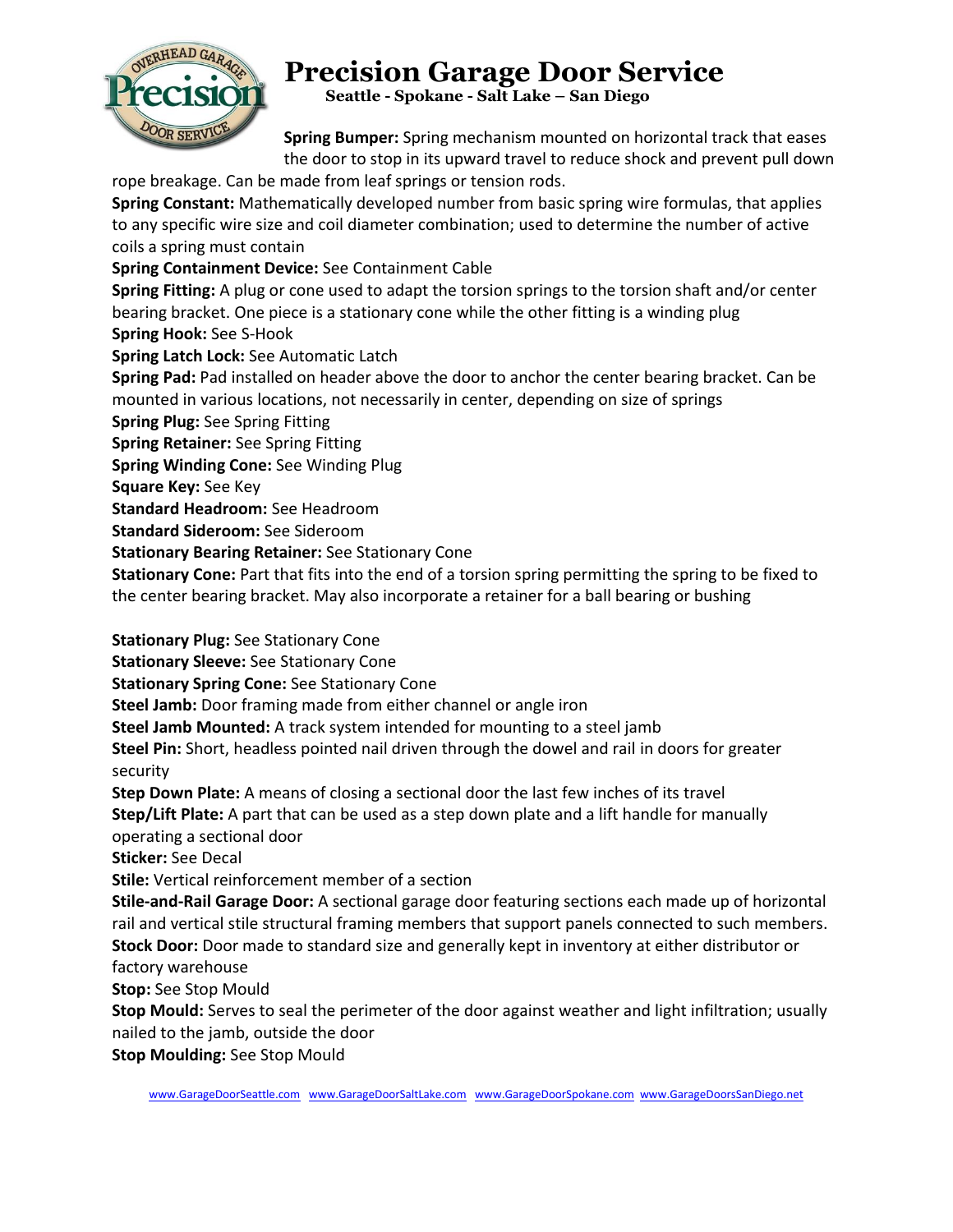

 **Seattle - Spokane - Salt Lake – San Diego**

**Stress:** The amount of work required of a spring at a desired cycle level **Stretch Spring:** See Extension Spring

**Striker:** See Striker Plate **Striker Plate:** A plate used in conjunction with a locking system to secure a lock mechanism **Strut:** Support stiffener to reduce deflection of the door sections in the horizontal position. Also, to increase windload capability of a door **Sway Brace:** See Angle Brace **Sway Strap:** See Angle Brace **Sweep:** See Trajectory **Swing-Away Post:** A type of removable center post that remains attached at the top and can be pivoted out of the way **Swing-Up Post:** See Swing-Away Post **T Handle:** A handle in the shape of a "T" **T Lock Handle:** See T Handle **Tapered Vertical Track:** See Inclined Track **TC:** A designation of door opening size indicating an opening for two cars **Template:** A pattern used as guide to shape something or show hole drilling locations. Also a short header to support a beam in a wall **Test Load:** See Test Wind Load **Test Wind Load:** Specified difference in static air pressure (positive or negative), equal to a specified percentage greater than or equal to 100% of the design load **Thermal Barrier:** See Thermal Break **Thermal Break:** The separation between the outer and inner surfaces of a door section **Thermal Seal:** See Bottom Weatherseal **Tin-Canning:** See Oil-Canning

**Tog-L-Loc:** Method of mechanically securing two pieces of steel together without welding, riveting or bolting

**Tongue and Groove Section Joint:** Section joint interface commonly composed of a middle protrusion on a garage door section edge mating with a middle groove on an abutting section edge **Tongue and Groove Board:** Vertical wood planks that when laid out side-by-side resembles wainscoting.

**Top Carrier:** See Top Fixture

**Top Fixture:** A bracket for positioning the top guide roller on the top section of a door

**Top Header Seal:** See Top Seal

**Top Rail:** Horizontal rail forming the top of a door as distinguished from the meeting rails and bottom rail

**Top Roller Bracket:** See Top Fixture

**Top Roller Fixture:** See Top Fixture

**Top Seal:** Weatherstripping which fastens to the top of the door to seal the door along the top of the opening

**Torque:** The twisting force around an axis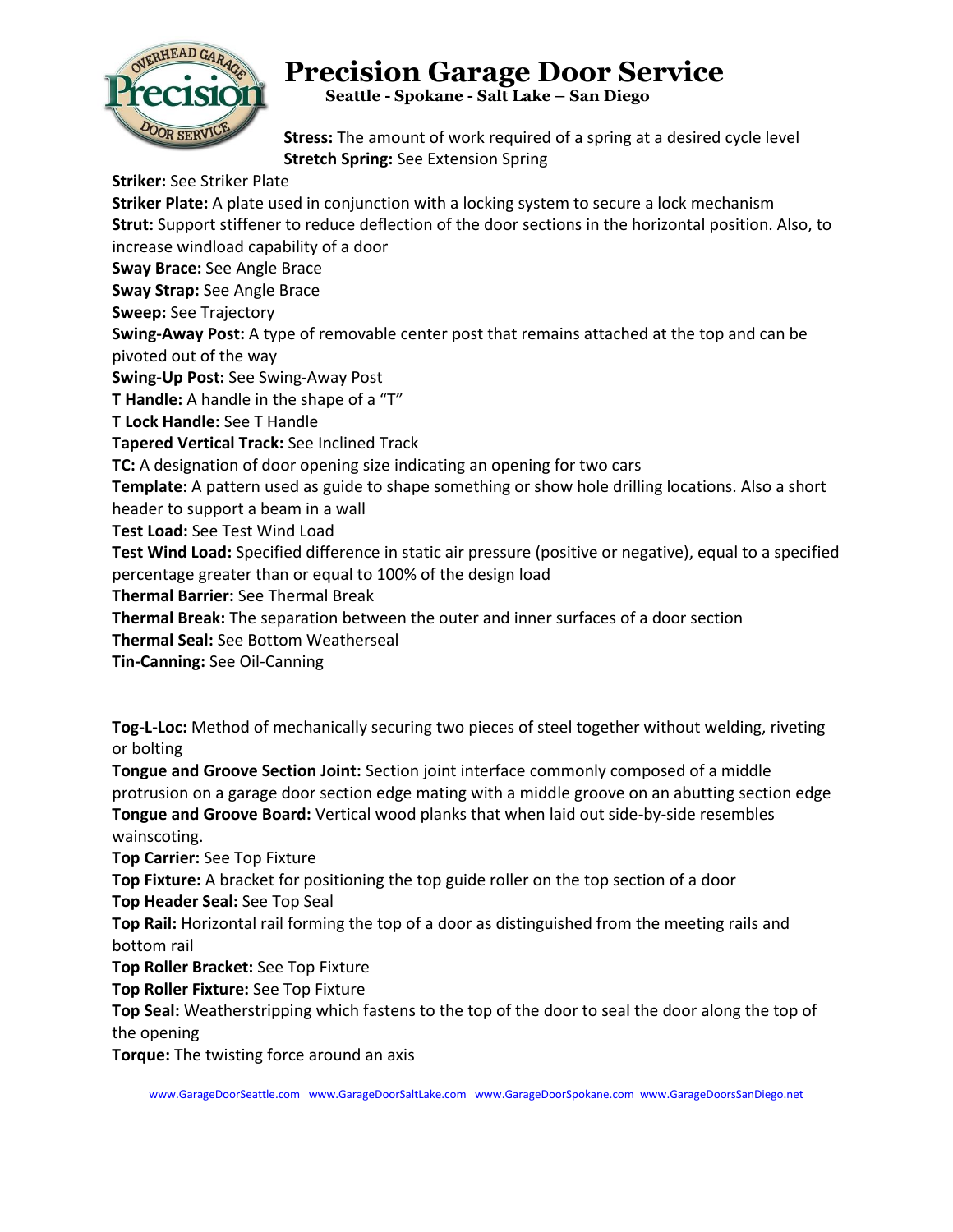

 **Seattle - Spokane - Salt Lake – San Diego**

**Torque Bar:** See Torsion Shaft

**Torsion:** Act of twisting or turning of a torsion spring by the exertion of

forces tending to turn one end about a longitudinal axis while the other end is held stationary **Torsion Bar:** A long metal bar that transfers torque from a spring to a winding plug

**Torsion Shaft:** A shaft that transfers torque from springs to load

**Torsion Spring:** A spring that works in the manner of twisting one end or part about a longitudinal axis while the other end is held or turned in the opposite direction developing torque

**Torsion Spring Assembly:** Hardware used to make up door counterbalance assembly

**Torsion Spring Counterbalance Assembly:** See Torsion Spring Assembly

**Torsion Tube:** See Torsion Shaft

**Torsion Tube Coupler:** See Coupler

**Track:** Channel shaped metal bars or rails in which upward acting doors operate via track rollers **Track Bracket:** A fixture, connected to a track, which is designed for the track to be mounted to the jamb

**Track Clip:** A metal plate used to attach tract to wall angle

**Track Graduation:** The differential distance from the track to the door jamb, measured at the top and bottom of the vertical track

**Track Guard:** Added protection for back of vertical track recommended in cases where powered material handling fork trucks and similar equipment may be operating in the area.

**Track Hanger Kit:** See Back Hang

**Track Radius:** See Horizontal Radius

**Track Roller:** Roller assembly for guiding the door sections along track

**Trajectory:** The arc of travel or sweep of the top section as the door is raised from closed to open position

**Translucent Door:** Door that allows the passage of light without being transparent

**Transom Bar:** A horizontal crossbar in a window, over a door, or between a door and a window or fanlight

**Transom Section:** An extra section above a garage door opening sometimes used to allow extra lift of the horizontal tracks to accommodate a trolley type operator

**Trim:** The finishing materials; such as the lock and handles on the door

**Triplex Spring:** Three springs of increasing diameter assembled one inside another using special spring fittings

**Trolley Opener:** See Drawbar Operator

**Trolley Type Operator:** See Drawbar Operator

**True Divided Lite:** A window composed of several smaller windows separated from each other by window mullions

**Truss:** See Strut

**Truss Bar:** See Strut

**Tubular Shaft:** A hollow shaft

**Turn:** A 360-degree revolution of a component about its axis

**Turns On Spring:** See Winds On Spring

**Twist:** A form of warp caused by the twisting or winding of the edges of a rail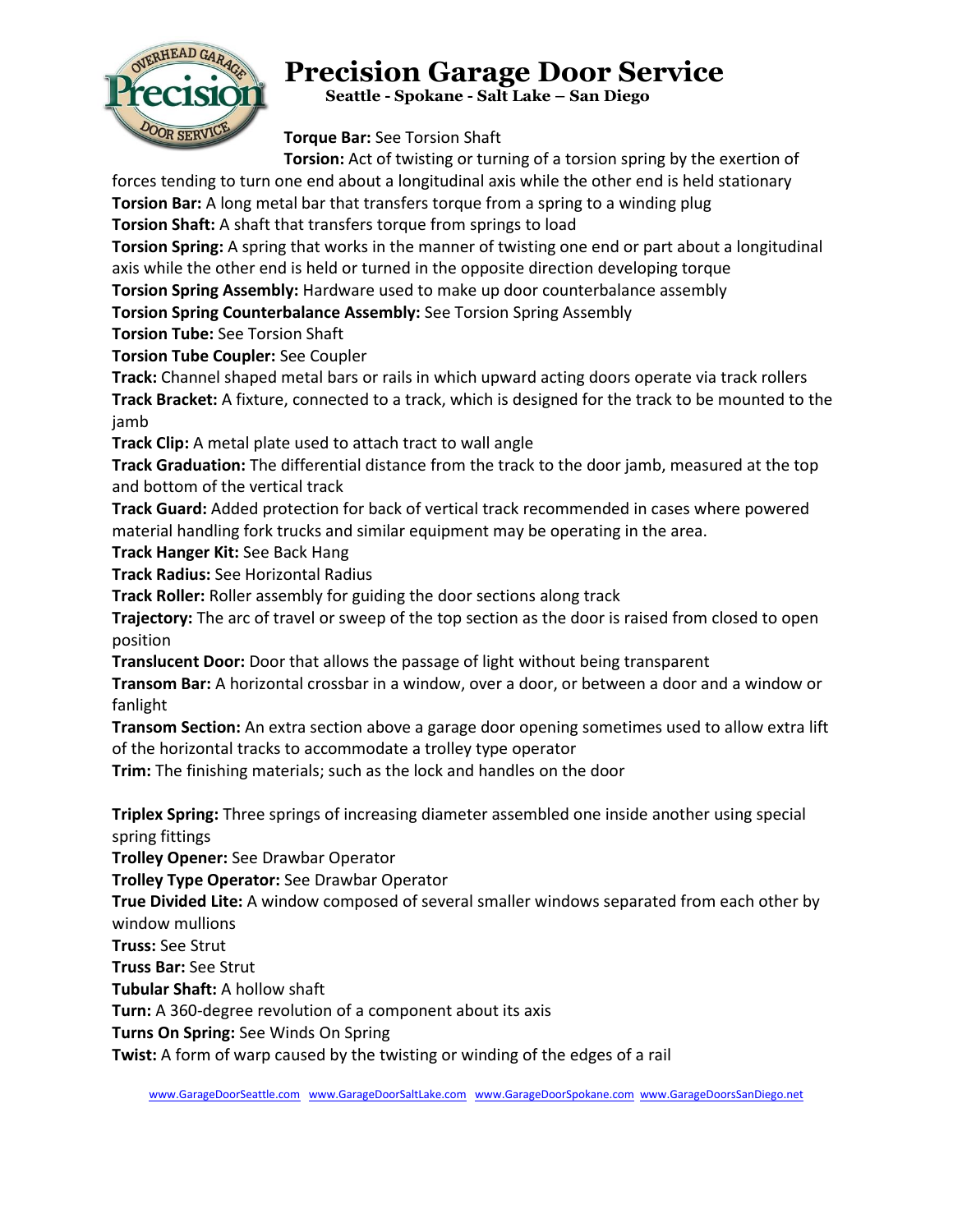

 **Seattle - Spokane - Salt Lake – San Diego**

**U-Bar:** See Strut **U-Bar Stiffener:** See Strut

**U-Bar Truss:** See Strut

**Urethane (Finish):** A clear finish commonly used as a top layer to finish wood

**Urethane (Insulation):** See Polyurethane

**"U" Strut:** See Strut

**U-Value:** Thermal transmission coefficient which is a measurement of heat, in BTU's, transmitted through one square foot of material (the door) in one hour at a temperature difference of 1 degree from one side to the other

**Upper Trajectory:** See Trajectory

**Upper Vertical Track:** Upper track assembly on a vertical lift door

**Varnish:** Glossy clear top coat used on finished wood; may not be suitable for outdoor wood applications for its lack of breathability

**Vent:** An opening located in the bottom section of a door for ventilation

**Vertical Grain:** See Edge Grain

**Vertical Lift:** Refers to a hardware design that causes doors to open vertically where no horizontal tracks are required

**Vertical Lift Drum:** A cable drum with changing radius grooves to negate spring tension

**Vertical Post:** A vertical reinforcement sometimes installed for high wind events

**Vertical Splice Angle:** See Jamb Angle

**Vertical Track:** The portion of track that is oriented vertically and is adjacent to the jamb

**Vertical Track Assembly:** An assembly made up of a piece of vertical track and a piece of continuous angle or jamb brackets used to secure the track to the jamb.

**Vision Lite:** Glazing that is mounted in a door

**Warning Tag:** A tag with warnings and/or instructions for safe operation

**Water Seal:** A coating of some kind used to prevent the absorption of water

**Water Stop:** See Rain Stop

**Weatherseal:** See Weatherstrip

**Weatherstrip:** Material used at the perimeter of a garage door, or between joints of a garage door, intended to improve a door's performance against air infiltration and thermal transmission **Wedge Connection:** A device composed of a steel wedge and clip for securing the joint between

vertical and horizontal track sections

**West Coast Lumber:** Lumber produced on the West Coast, generally used in manufacturing wood sectional garage doors

**Wheel and Axle:** See Track Roller

**Wicket Door:** See Pass Door

**Wind Load:** See Design Wind Load

**Winding Bar:** See Winding Rod

**Winding Cone:** Part that fits into a torsion spring permitting winding and tension adjustment

**Winding Cone Set Screw:** See Winding Plug Set Screw

**Winding Cone Socket Head Set Screw:** See Winding Plug Set Screw

**Winding Plug:** See Winding Cone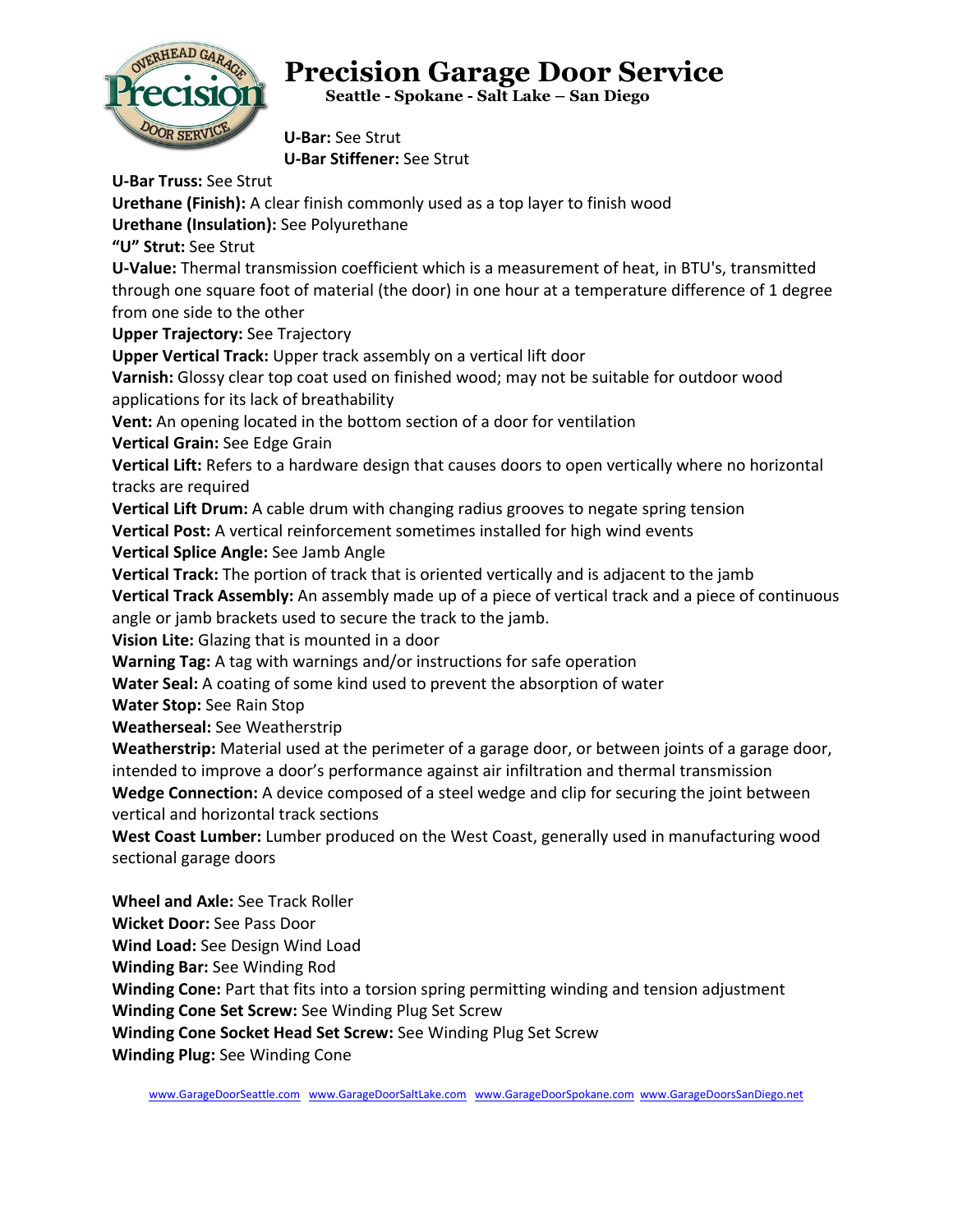

 **Seattle - Spokane - Salt Lake – San Diego**

**Winding Plug Set Screw:** Set screw fasteners used to lock the winding plug to the torsion shaft

**Winding Rod:** A solid rod that fits into the socket of the winding plug to tension torsion springs **Winding Sleeve:** See Winding Plug **Window Lite:** See Vision Lite **Winds On Spring:** The number of winding turns on a torsion spring **Wire Glass:** Glass into which wire netting is woven prevent splintering from heat or impact **Wire Rope:** See Aircraft-Type Cable **Wire Size:** The diameter of the wire in a spring **Wood Anchor Pad:** See Spring Pad **Wood Casing:** See Wood Jamb **Wood Grain:** Direction or orientation of the wood, as seen in a piece of lumber **Wood Jamb:** Upright wood piece forming the side of an opening **Wood Jamb Mounted:** Refers to mounting vertical track to wood jambs **Woodruff Key:** Special half-moon shaped steel key

#### **High Performance Door Terminology**

**Activation Device:** Any device used to initiate operation.

**Astragal:** A compressible or deformable seal provided on the leading edge of the door.

**Authority Having Jurisdiction (AHJ):** The organization, office, or individual responsible for approving equipment, an installation, or a procedure.

**Backing Plates: See Crush Plates** 

#### **Backup Electric Operation: See Emergency Electric Operation**

**Barrel Assembly:** A cylindrical horizontal member at the head of the opening that supports the door curtain.

**Bellmouth:** Flared upper portion of guides to ease entry of curtain into the guides.

**Bottom Bar:** A reinforcing member at the lower edge of the door curtain assembly. It shall be provided with an astragal or sensing edge.

**Bottom Beam: See Bottom Bar** 

**Bottom Edge:** A compressible or deformable seal provided on the leading edge of the door.

**Between Jamb Mounted:** Type of mounting where the guides are positioned between the mounting surfaces and not on the surface (interior or exterior) of the wall.

**Brackets**: Plates bolted to the wall or to extensions of the guide wall angles that serve to support the barrel and form end closures for the hood.

**Brush Seals:** Term used to refer generically to the use of brush filament material as a weather-seal. **Brush Weather-stripping***:* Weather-stripping for use on all configurations of doors to close the gaps at jambs and header.

**Chain Hoist:** A mechanical device to assist in raising and lowering the door by use of hand chain.

**Closed Position:** A position of the door curtain with the underside of the bottom bar, including an astragal or sensing edge in contact with the sill along the entire width of the opening. **Control Panel:** An enclosure that houses electrical controls.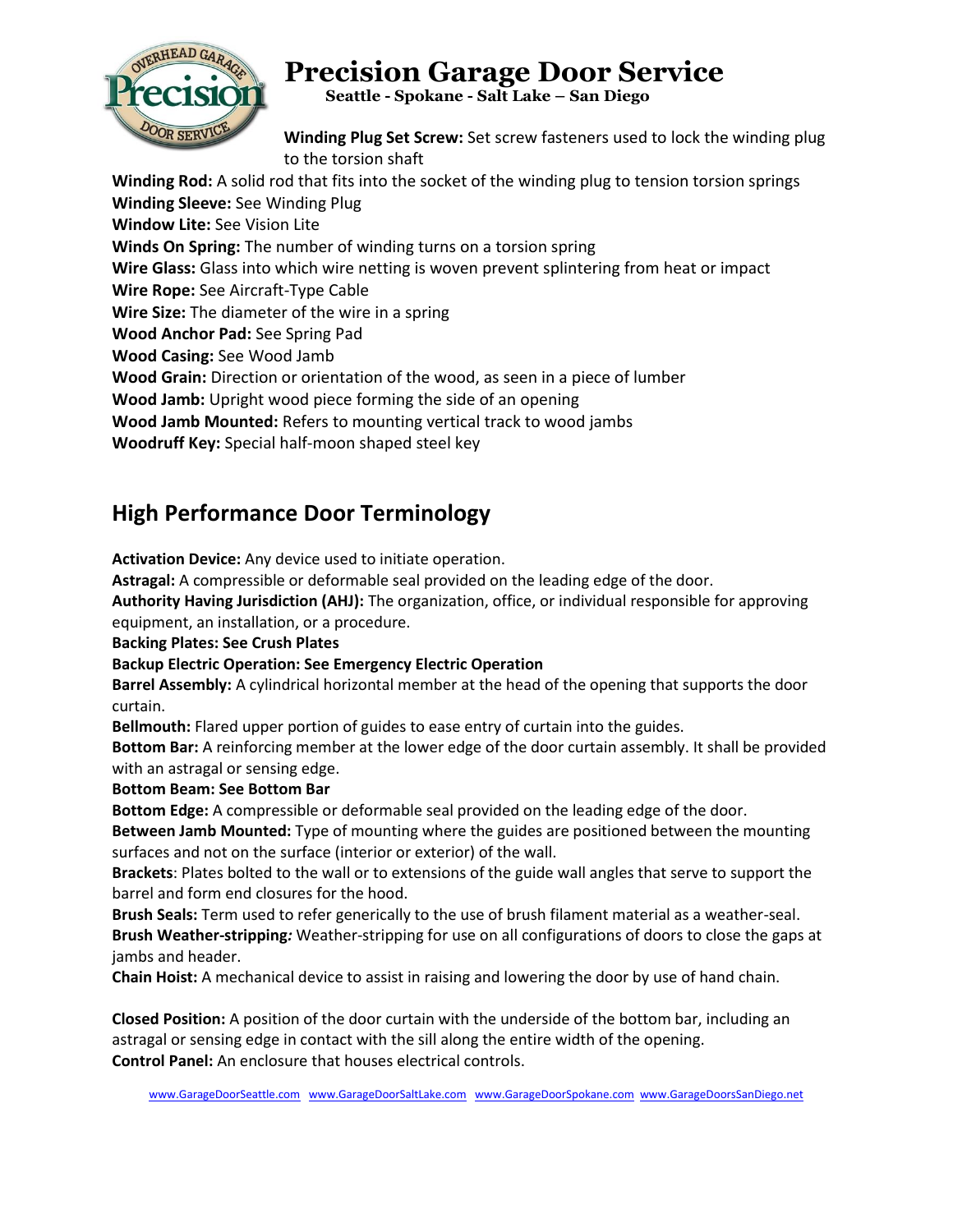

 **Seattle - Spokane - Salt Lake – San Diego**

**Counterbalancing:** A method by which the hanging weight of the door curtain is balanced by springs or weights.

#### **Counterweights: See Counterbalancing**

**Crush Plates:** Bearing plates provided where doors are mounted on wall units with hollow cells to accommodate through-wall bolts to prevent crushing of the hollow wall.

**Curtain:** Industrial fabric door panel or slats assembled together to close off the door opening.

**Curtain Slats:** Formed or extruded members that form the door curtain.

**Cycle:** An action on the door from the fully closed position, to the fully open position, and returned to the fully closed position or reverses to the fully open position.

**Door Opening**: The clear open width and height.

#### **Door Panel: See Curtain**

**Drive Shaft:** The shaft in the barrel that is securely attached to the barrel, through welding or pinning. When this shaft rotates the barrel should also rotate.

**Drive System:** See Operator.

#### **Drum Tube: See Barrel Assembly**

**"E" Guides: -** Common expression for the shape that guides form when they are mounted to steel jamb supports or frames.

#### **Electric Sensor Edge**: **See Sensing Edge**

**Electromechanical Release:** A device that holds the automatic closing device until it is released upon receipt of a signal from a detection system.

**Emergency Electric Operation:** Any door with a motor operator and an Uninterruptible Power Supply (UPS) capable of opening and/or closing the door while facility line power is off.

**Emergency Release Device:** Permits emergency manual operation of the door without electrical power to open.

**Endlock:** A component that is attached to curtain to prevent curtain from shifting laterally. **Exterior Hood:** A protective covering for a barrel assembly.

**Exterior Mounted:** Condition where door is mounted on exterior surface exposed to weather and wind load.

**Fabric Clear Area:** Minimum distance between any obstructions required to prevent fabric wear.

**Face of Wall Mounting:** Door mounting where guides mount directly to wall, and side and header clearances are allowed.

**Fascia:** Metal closure for the back of door housing.

**Guide Block:** Component used to guide door travel in guide rail.

**Guide Rail: See Side Frame**.

**Gussets:** Support brackets.

**Hand of Operation:** The side on which the door operator is placed, as viewed from the barrel side of the door. It is either a RH or LH operation.

**Headerbox:** A mechanical box at the head of the door, containing a drive system.

**Headplates: See Brackets**.

**Header Seal:** Weather-stripping mounted to opening header to seal the opening between header and curtain.

**Headroom:** Amount of clear unobstructed space above the door lintel or header.

**High Performance Door:** Rolling, folding or sliding non-residential door, generally characterized by either higher cycles or higher speeds, typically made-to-order, and designed for higher or special types of durability.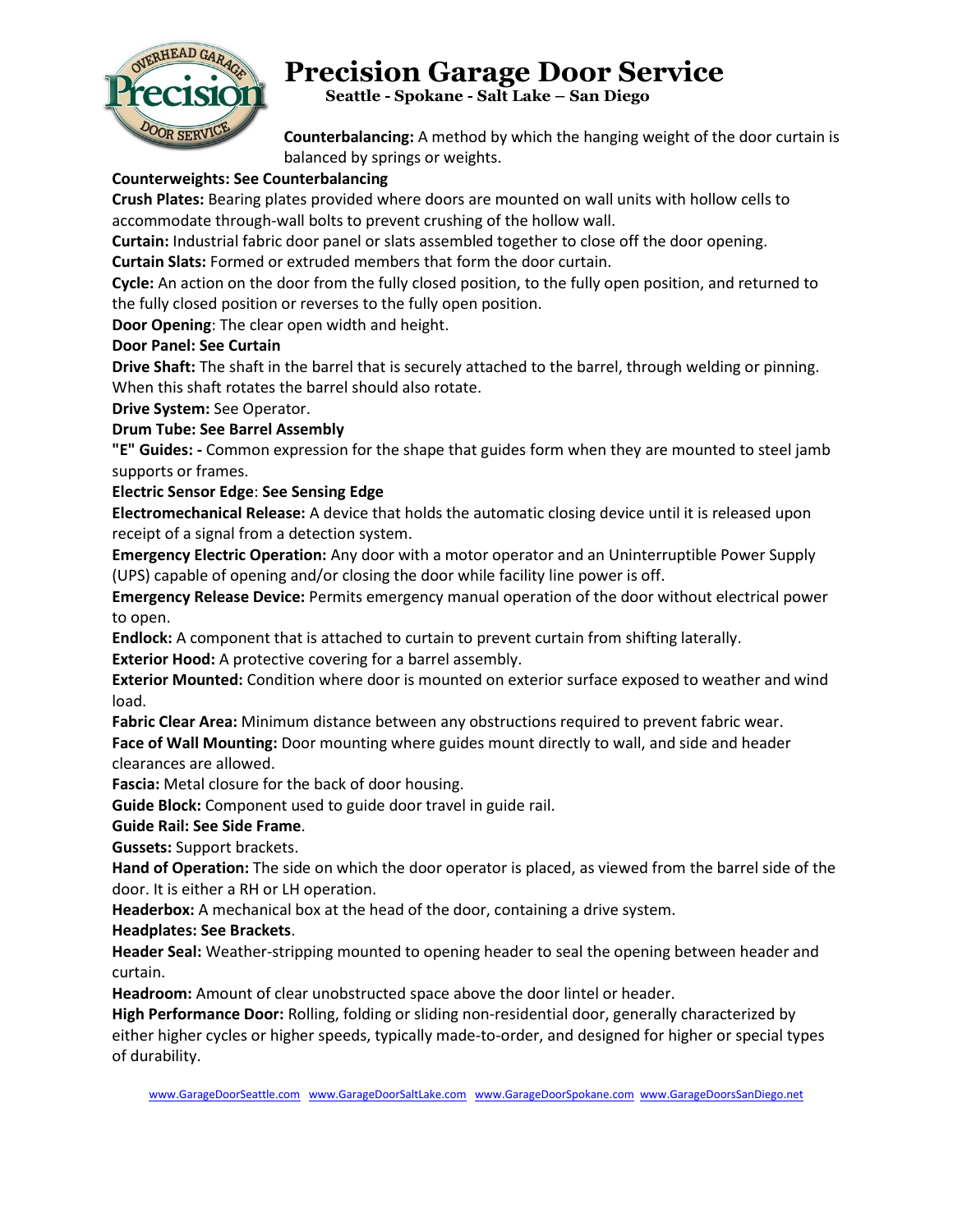

 **Seattle - Spokane - Salt Lake – San Diego**

**Hood:** A housing that mounts horizontally, serving as an enclosure for the door header.

**Inertia Brake:** A unit that is attached to the door shaft and headplate or wall, which will stop the door from free falling should there be a failure in the motor operator brake, roller chain drive or torsion spring assembly. When the shaft is moving at a certain RPM the unit will lock up the shaft, preventing it from moving until door can be repaired.

**Intermediate Beam:** Beam contained in door curtain to increase wind load resistance.

**Jamb:** The vertical member that frames the side of an opening in the wall.

#### **Jamb Angle: See Wall Angle**

**Jamb Load:** Force exerted on jamb by guide assembly when curtain is subjected to wind load.

**Leading Edge:** The front edge of the door relative to its closing movement.

**Lintel:** A horizontal member spanning and carrying the load above an opening.

**Manual Override:** Means of operating a door by manual operation in case of power loss.

**Manual Release Device:** Device that allows manual operation of the door without electric power to open.

**Motor Cover:** Cover to protect the motor from exterior weather, debris, or to meet OSHA safety requirements.

#### **Motor Shroud: See Motor Cover**

**Mullion, Swing-Up:** A combined guide assembly joining two adjacent doors where center guide is hinged and motorized to lift up and out of the way, to expose a full opening width when both doors are open. **Mullion, Removable:** A combined guide assembly joining two adjacent doors, grilles or shutters where

center guide is removable to expose a full opening width.

**Operator:** A powered mechanism that opens and closes a door.

**Panel:** Assembly that closes off the door opening.

**Perforated Slats:** A curtain with holes or slots in slats to allow air infiltration.

**Photoelectric Sensor:** A sensor that consists of a light-emitting device and a light-receiving device. If the beam of light is blocked by an obstruction, the sensor signals the operator to stop and/or reverse.

#### **Photoelectric Eye: See Photoelectric Sensor**

**Pipe Shaft: See Barrel Assembly** 

#### **Reversing Edge: See Sensing Edge**

**Roll Cover: See Hood** 

**Roll Tube: See Barrel Assembly** 

**Safety Arrestor:** A device to support door if lifting member fails.

**Self Support Header:** Head support member supported by jambs.

**Sensing Edge:** A device added to the leading edge of a power operated door, which stops or reverses the door curtain or panel upon contact with an obstruction when closing under power.

**Sensing Edge, Pneumatic:** An air hose installed inside the astragal and connected to a diaphragm switch, to signal the operator to stop or stop-and-reverse the door.

**Sensing Edge, Electric:** An electrical astragal enclosed with two parallel foils. When bottom of closing door touches an obstruction, the foils close an electric circuit to signal the operator to stop or stop-andreverse the door.

**Sensing Edge, Optical Type:** Astragal enclosing a tube with a light emitting transmitter at one end and a detector at the other end. When IR source is obstructed, the operator will stop or stop-and-reverse the door.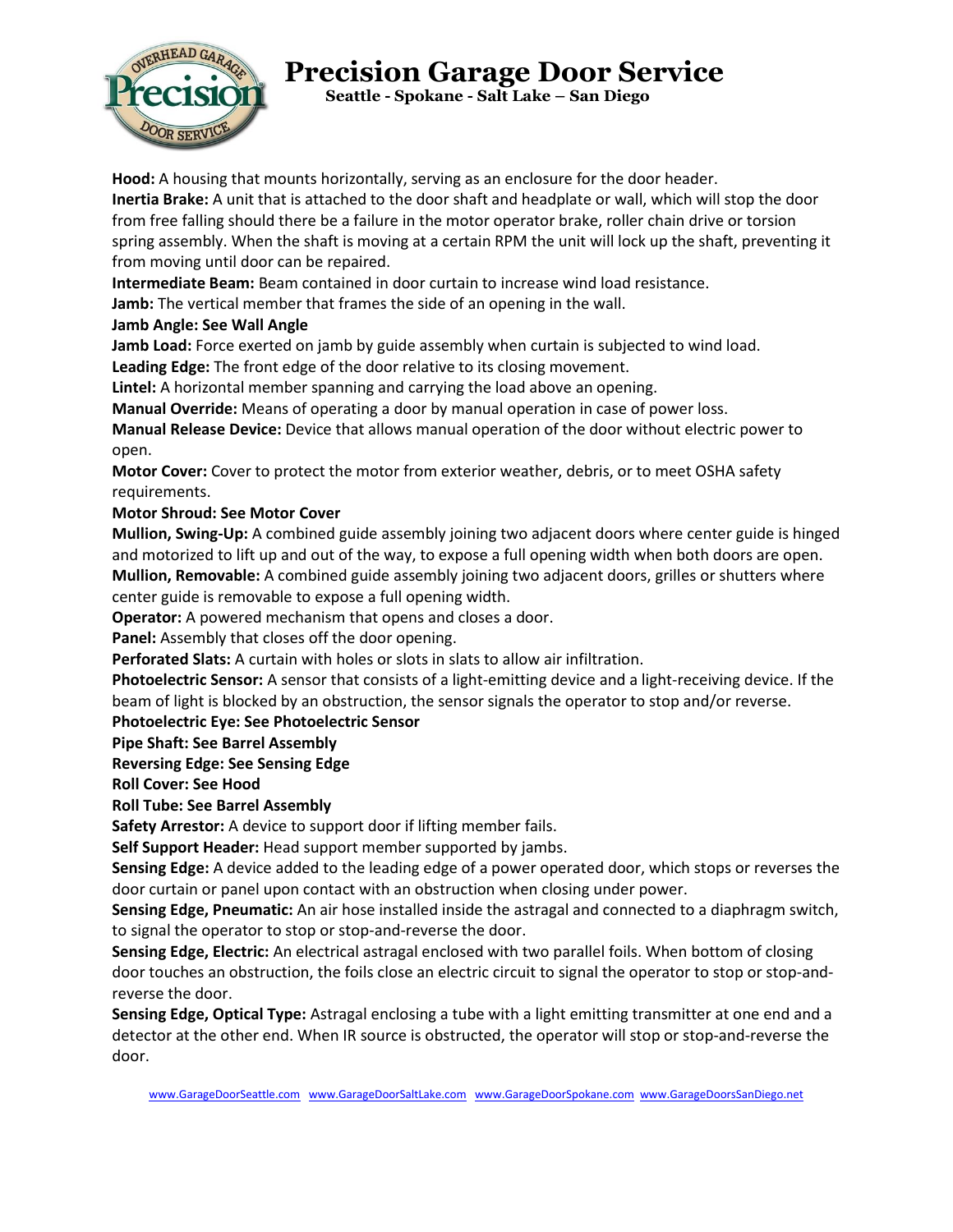

 **Seattle - Spokane - Salt Lake – San Diego**

**Side Frame:** Vertical assembly, fastened to the jamb, in which the curtain travels and which retains the edges of the door curtain and closes the space between the curtain edges and the jamb.

#### **Side Jamb: See Wall Angle**

**Sideroom:** Required unobstructed space on either side of the opening.

**Shroud:** Cover or hood at side frame and header.

#### **Slats: See Curtain Slats**

**Slide Bolt:** Locking device on bottom bar or edge of door, which slides into guide and is equipped for padlocking. Mounted either inside, outside or on both sides of the door.

**Sloped Bottom Bar:** Tapered leading edge to match sloped sill of opening, and will hang into opening on low side unless door height is increased and door curtain is raised to have sloped bottom edge clear opening when door is open.

**Spring Cycle Life:** Spring counterbalance is designed for a fixed number of cycles.

#### **Spring Counterbalance: See Counterbalancing**

#### **Stop Edge: See Sensing Edge**

**Stops:** Bars mounted at top of guides to prevent bottom bar from traveling out of the guides when the curtain is fully raised.

**Thru-Wall Operation:** A door driven by means of a hand chain, crank or motor operator located on the opposite side of the wall.

**Torsion Spring:** A spring in a counterbalance assembly, used to counterbalance the curtain.

**Vision Panel:** Cutout in a door, glazed with clear plastic or glass.

**Wall Angle:** An angle of the guide assembly, which attaches to the face of wall and supports the load of the door assembly.

**Wind Bar:** Channel, bar, tube or other material used to stiffen the door panel under wind load. **Windlock:** A component attached to prevent the curtain from leaving the guides under wind load or a component used to prevent a door from lifting upward under wind load.

**"Z" Guides:** Common expression for the shape that guides form when they are mounted to masonry jambs.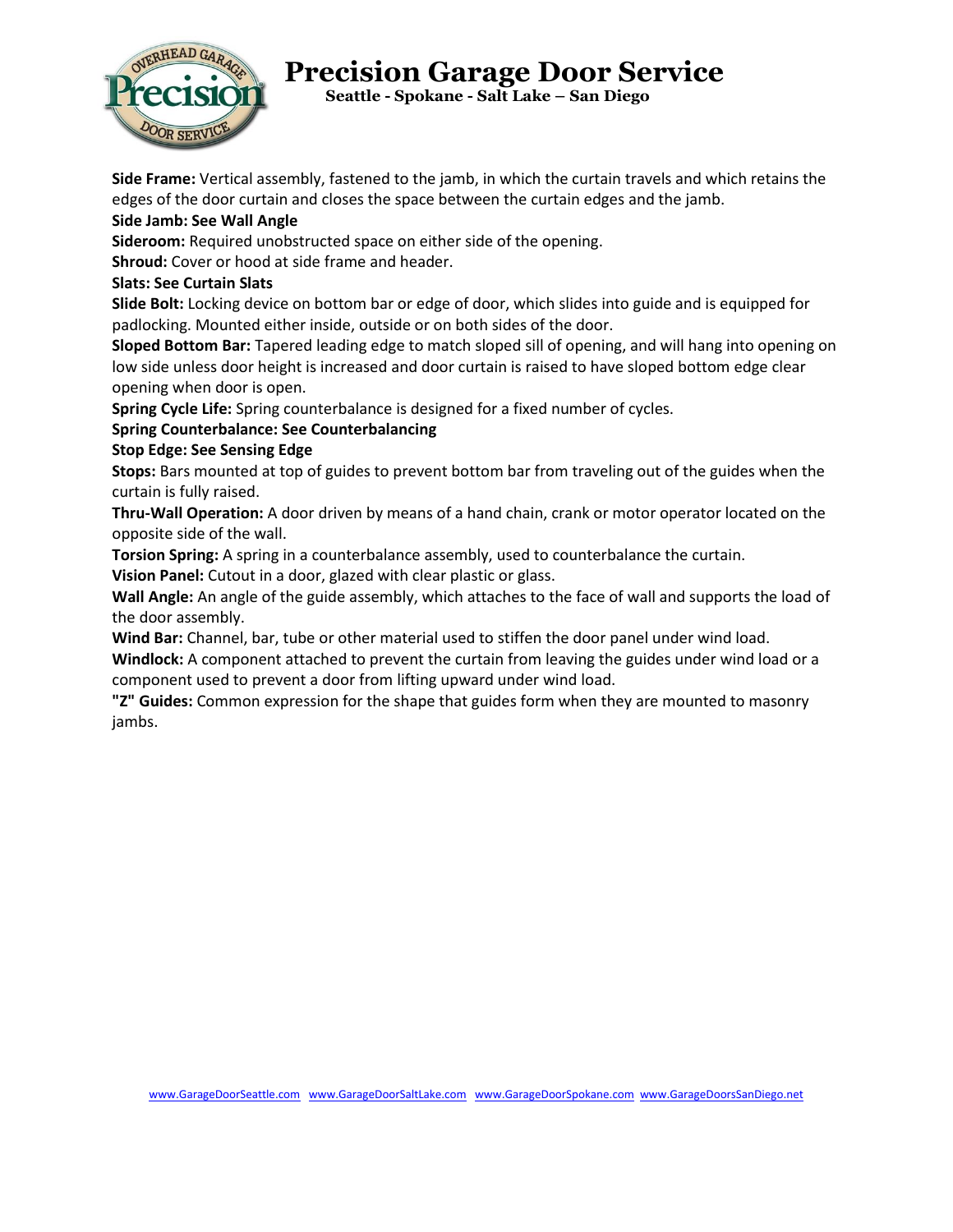

 **Seattle - Spokane - Salt Lake – San Diego**

**Angle Mounted Track:** A method of fastening vertical track to a doorjamb using a full height continuous angle. (Commercial garage door application)

**Anodize** An electrolytic method of coating aluminum with a protective or decorative film, which is generally clear in color.

**ASHRAE** Acronym for American Society of Heating, Refrigeration, and Air Conditioning Engineers. **Astragal:** Weather-stripping added to bottom section of the garage door to seal the opening along the floor.

**Back Hangs** The vertical supports for the horizontal track, cross-braced to prevent lateral movement and track spread.

**Backroom** The required clearance from the face of the header to any obstruction to the rear of the horizontal track.

**Bead** A metal, vinyl or rubber strip used to secure glass around the periphery of a pane. (Commercial garage door application)

**Bottom Bracket** A structural support located on the bottom section of the garage door that provides for attachment of the lifting cables on the sectional garage doors. Also referred to as "Bottom Corner Bracket." (Note: Track rollers may have a separate door attachment in some garage door designs.) **Bracket Mounted Track** A method of fastening vertical track to a doorjamb using angle brackets. Also

referred to as "Mounted or Track Bracket."

**Break-Away Track** Vertical track assembly that steps back from the jamb used for high lift and vertical lift track to permit outside lock handle projection to clear the lintel. (Commercial garage door application)

**Bumpers, Spring** A leaf spring installed at the end of the horizontal track. Especially useful on lift clearance or full vertical manually operated garage doors, acting as a cushion and stop. (Commercial garage door application)

**Cable Drums** Grooved drums on the torsion spring shaft that lifting cables wind around when the garage door opens. Designed to allow cable to be accumulated or dispensed in an orderly manner and to prevent lapping or cable chafing.

**Cable Safety Device** A safety bottom fixture specifically designed to prevent a garage door from falling if a cable breaks.

**Cable Sleeve** A manufactured device used to form a loop of cable, the size of which is determined by the cable diameter.

**Cable Stop** A swagged fitting at the end of the cable to prevent slippage through a slot in a drum. **Cables** Multistrand wire used to attach the garage door, via bottom brackets, to the counterbalance mechanism.

**Carry-Away Post** See "Removable Post." (Commercial garage door application) **Center Bearing Plate** See "Center Support Bearing."

**Center Hinge** Flat hinge located on all intermediate stiles to allow for garage door sections to turn the track radius as the door opens.

**Center Lift Cable** Additional cable assembly, which is secured to the outside of the garage door at points toward the center of the door. Used to provide extra lifting support for extremely wide or heavy doors. (Commercial garage door application)

**Center Post** See "Mullion." (Commercial garage door application)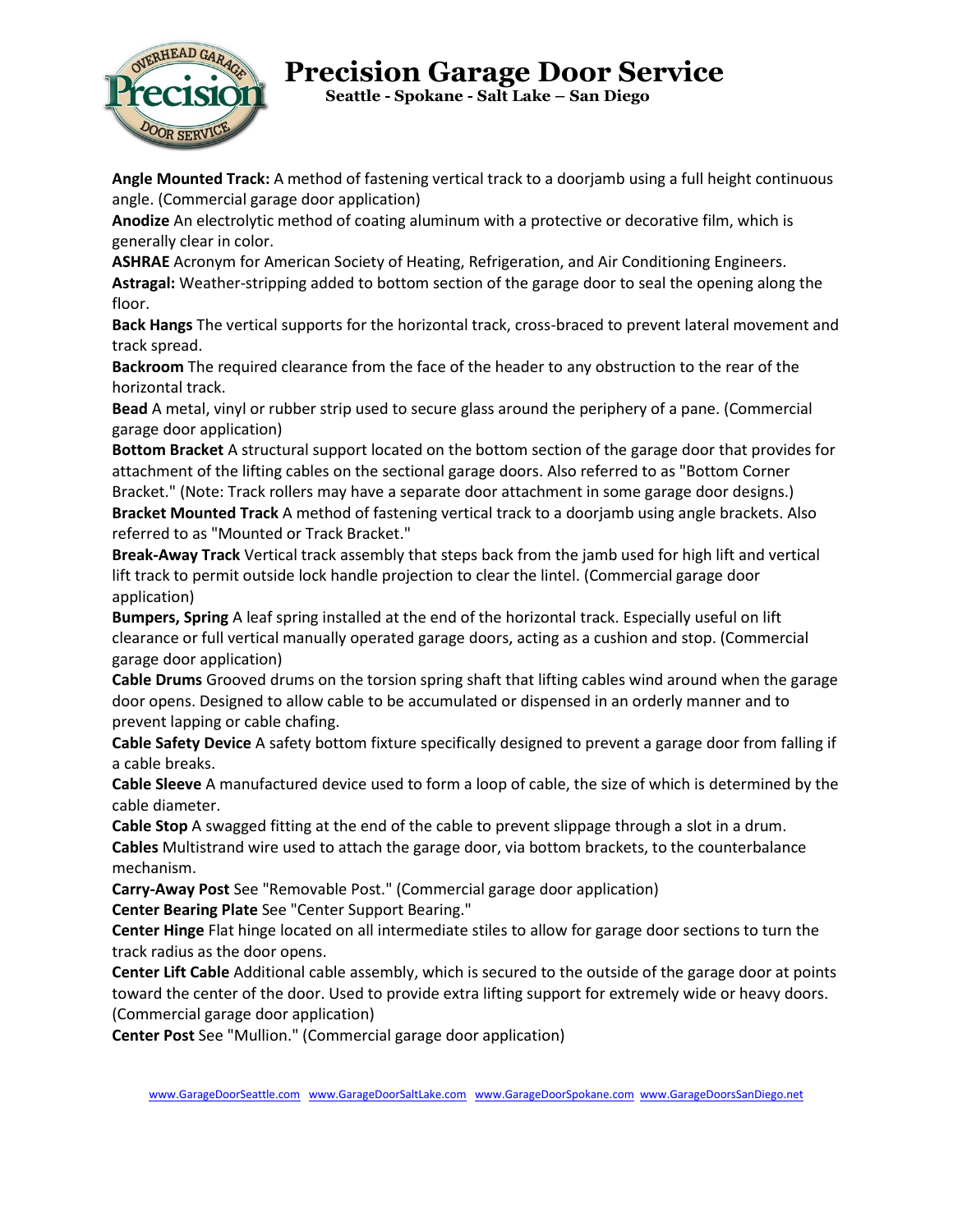

 **Seattle - Spokane - Salt Lake – San Diego**

**Center Stile/Mutt** Vertical members of a garage door section that provide structural rigidity and location for center hinge attachment. (Commercial garage door application)

**Center Support Bearing** Bearing and mounting plate installed at approximately half the door width above the garage door, which acts as a support for the spring shaft. Can be mounted in various locations, not necessarily in the center, depending on size of the springs.

**Chain Hoist** Adds mechanical advantage to manually-operated garage doors. Couples to one end of the solid torsion shaft. (Commercial garage door application)

**Clearances** The amount of sideroom, headroom, and backroom required to properly install a sectional garage door.

**Coupling** Adjustable two-part cast iron connector for torsion solid shafts on wide garage doors. Eases installation and allows adjustment in cable lengths so that doors will operate smoothly without cocking. **Curtain** The part of the sheet door that actually rolls up and down or slides side to side. Manufactured of corrugated sheets seamed together.

**Cycle** One complete cycle of begins with the garage door in the closed position. The door is then opened and closed again. Note: Torsion spring operated garage doors with higher-than-normal cycle life requirements may be specified with 25,000, 50,000, or 100,000 cycle springs.

**Dead Load** A static-applied load. A load without movement.

**Door Frame** The frame into which the garage door fits, consisting of a door header and two upright members called doorjambs.

**Door Size** Always specify the width first and the height second: for instance 8' 6" (2591 mm) wide by 7' 3" (2210 mm) high. Refer to "Opening Size."

**Double-Thick Glass** Lighter than plate glass, about 1/8" (3.18 mm) thick, often termed double-strength glass. See "Glass Type."

**Drums** Circular stamped metal parts attached at various locations along the tubular shaft that allows the sheet door curtain to coil up when the garage door opens.

**Duplex Spring** A combination of two torsion springs.

**End Stiles** Stile located at each end of a garage door section that provides for attachment of end hinges. **Escutcheon** A plate surrounding the lock mechanism that acts as a bearing surface for the lock shaft; one of the parts of a lock set, usually held in place by small screws known as escutcheon screws.

**Exhaust Ports** Orifices put in the bottom section of a garage door for release of carbon monoxide fumes when tubed from an automobile exhaust system. (Commercial garage door application)

**Extension Springs** Counterbalance springs that provide lifting force by stretching. Commonly called stretch springs. Extension springs are mounted to each of the rear track hangers and attached to a pulley at the other end of the spring.

**Exterior Lock** Keyed lock that can be operated on exterior of the garage door.

**Extrusion** Fabricated aluminum or plastic shapes made by forcing hot aluminum or plastic billets through an extrusion press die.

**Flag Bracket** L-shaped bracket used to facilitate the union between vertical and horizontal tracks. **Flush Design** Refers to garage door sections unbroken by roll-formed ribs. The face of the complete garage door presents an even surface.

**Follow-the-Roof Track** Designed to place the back track on the roof incline, and as close as practical to the roof. Can be used with standard lift or lift clearance track. (Commercial garage door application)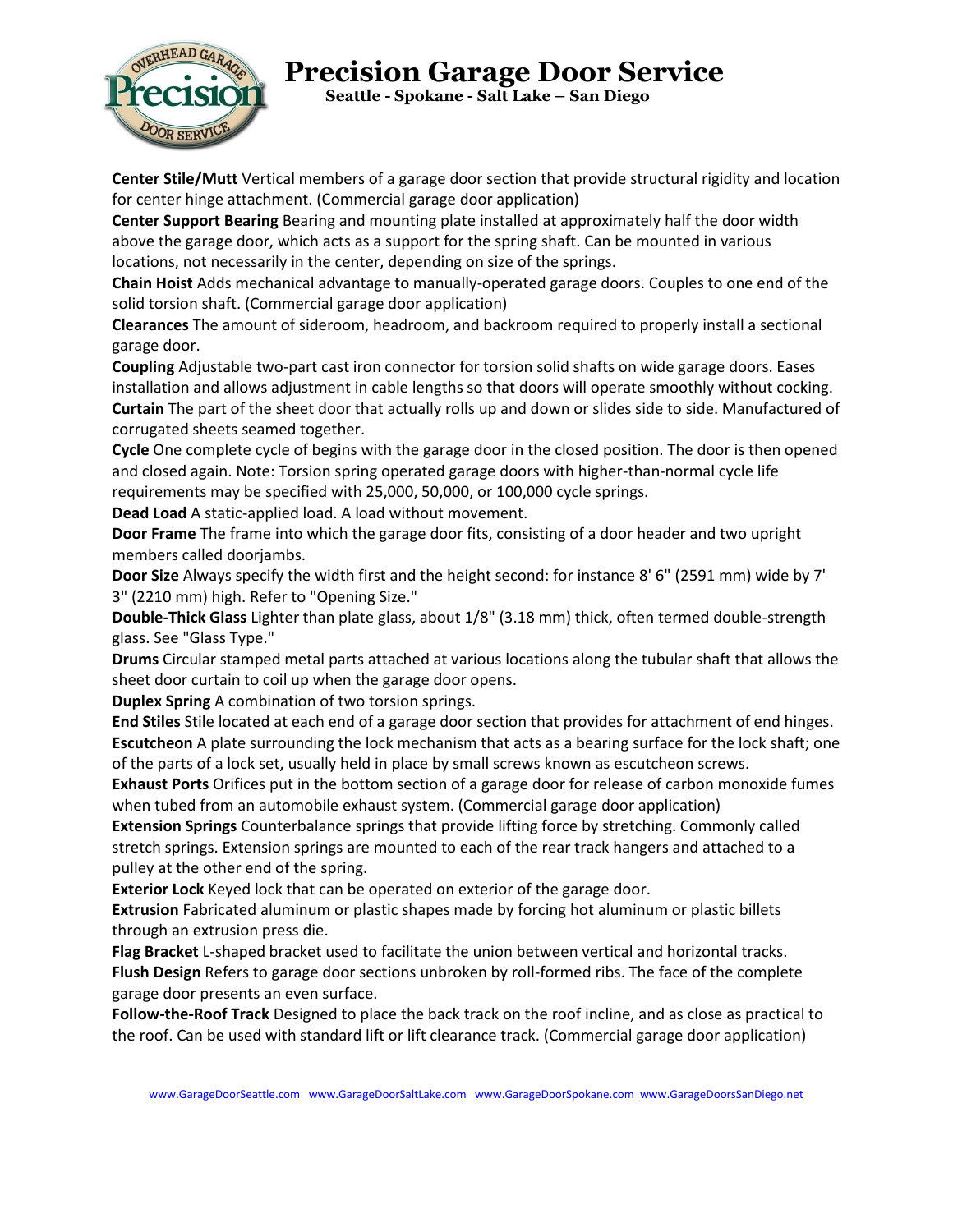

 **Seattle - Spokane - Salt Lake – San Diego**

**Front-Mounted Low Headroom** Low headroom hardware where springs mount on torsion shaft above opening. (Commercial garage door application)

**Full Vertical Track Assembly** An assembly designed from a piece of vertical track and a piece of continuous angle or jamb brackets. Used to secure the track to the jamb. (Commercial garage door application)

**Full Vision Section** A totally glazed section with various types of glass or clear plastic. The section is formed of aluminum extrusions that combine with steel sections above and below. See "Glass Type." (Commercial garage door application)

**Galvanizing** Zinc coating to protect steel against corrosion.

**Glass, Insulated** Two pieces of glass spaced approximately 1/4" (12.7 mm) apart and hermetically sealed to form a single-glazed unit with an air space between. Heat transmission through this type of glass can be as low as half that of non-insulated glass.

**Glass, Tempered** Reheated to just below the melting point and suddenly cooled. When shattered it breaks into small pieces. (Commercial garage door application)

**Glass, Wire** Polished or rough glass, 1/4" (6.35 mm) thick. Wire mesh is embedded within the glass so that the glass will not shatter when broken. Many types of wire patterns are available. (Commercial garage door application)

**Glazed, Glazing** Section windows or lites in place of a steel or aluminum panel. See "Glass Type." **Headplate** Structural bracket used to secure vertical and horizontal track, as well as counterbalance systems.

**Headroom** A measurement from the top of the garage door opening upward to the lowest building obstruction on the inside of the header wall. Use this measurement for vertical clearance all the way back to the end of the horizontal track.

**High Cycle Springs** Special counterbalance springs with increased life cycle capability for high usage garage doors.

**High-Lift** See "Lift Clearance." (Commercial garage door application.)

**Hinges** To make the independent sections to act as a complete garage door, the sections must be hinged together. Hinges are found on the end stiles and center stiles at the meeting rails. All hinges perform two basic functions within a garage door system: 1. They join the sections together with bolts or screws. 2. They allow the sections to break, independent of each other, as the garage door travels up and down. Hinges on the end stiles perform two additional tasks: 1. They are designed to support the roller on which the garage door travels. 2. They are offset to provide a flush fit to the garage door itself when in

the closed position.

**Horizontal Track** An assembly usually made up of a section of track and reinforced with an angle that is used to both guide and support the garage door in the horizontal position. Furnished with an integral section of curved track. See "Radius."

**Incline** To slope, to slant. To follow roof pitch. (Commercial garage door application)

**Inclined Track** Tapered vertical track and a graduated height of edge hinges that assure a weather tight fit between the garage door and jamb.

**Inside Lock** Spring loaded, sliding deadbolt lock operable only from the interior of the garage door. **Insulation**Material that has the ability to reduce heat or cold transmission.

#### **Insulation Terms:**

**BTU** Amount of heat necessary to raise the temperature of one pound of water, one degree Fahrenheit.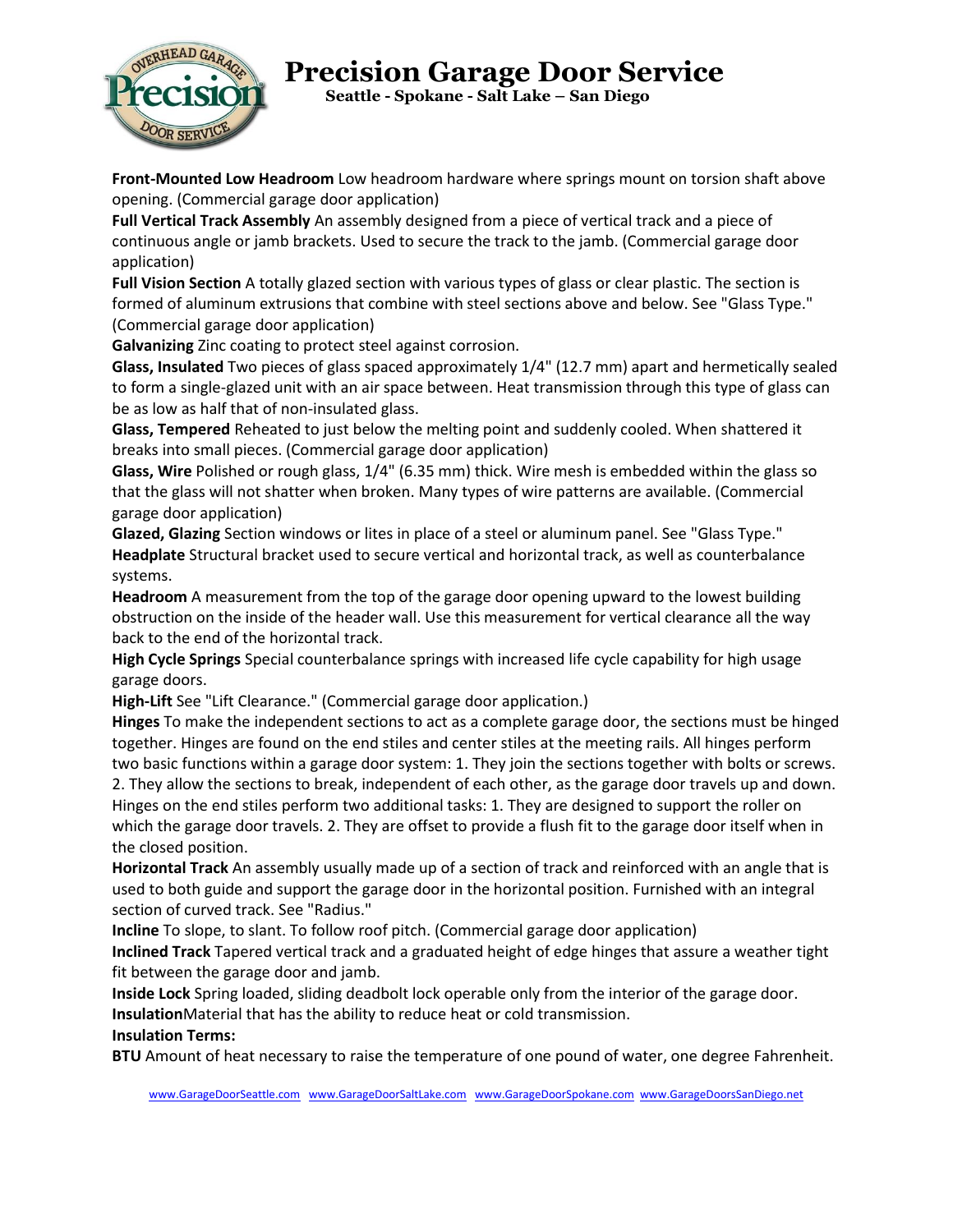

 **Seattle - Spokane - Salt Lake – San Diego**

**K-value** (Thermal Conductivity) Laboratory-determined value of the thermal conductance of a material. **R-value** (Thermal Resistance) Ability of a material to retard the transmission of heat. The higher the Rvalue, the better the garage door insulation performance.

**U-Factor** (Heat Transmission Coefficient) Amount of heat, in BTU, transmitted through one square foot of material (the garage door) in one hour at a temperature difference of 1° Fahrenheit from one side to the other. The lower the U-value, the better the insulating material.

**Jamb Seal** Weather-stripping attached to the garage door jamb to provide a seal along the jambs. **Jambs** The upright framing on each side of the garage door opening. When wood jambs are specified, the vertical track is mounted to the inside surface of the jamb and the stop molding is nailed to the side surface within the opening. For steel garage door jambs, see "Reverse Angle Mounting." For wood or masonry jambs, see "Bracket Mounted Track" and "Angle Mounted Track."

**Lift Clearance** Refers to track hardware that causes the garage door to rise vertically some distance before leveling out into a horizontal position. Also known as "High Lift Track," Lift-Clearance is the distance above the top of the garage door opening to the underside of horizontal tracks.

**Lift-Handle** A handle, normally on the bottom section of the garage door, to assist in manually lifting the sectional door.

**Lites** Frames glazed with glass or clear plastic. The number of panels in a section limits the quantity of lites that can be installed. May be double glazed for insulation value. See "Full Vision Section." **Low Headroom** Track hardware accessories to improve garage door installation with minimum headroom conditions.

**Master Keying** Arrangements whereby cylinder locks, although fitted with different keyed cylinders, can be opened or locked by one master key. In new buildings, the hardware supplier has responsibility for the lock cylinder and the locking device has to be coordinated with the hardware supplier. Cylinder may be furnished by this supplier and changed in the field. (Commercial garage door application)

**Meeting Rail** The top or bottom horizontal rail in any section that meets and joins with an adjacent garage door section in horizontal rail.

**Mounting Plates** Flat steel or wood members placed on the wall to accommodate spring support, spring shaft bearings, chain hoists and mountings for operators.

**Movable Center Post** A lightweight extruded aluminum post/track assembly, which substitutes for the jamb between two adjacent garage doors and can be released and carried from the opening. (Commercial garage door application)

**Mullion** A slender dividing bar between two garage doors. Usually designed to carry horizontal (wind) load but not vertical load. (Commercial garage door application)

**Muntin** A bar member supporting and separating panes of glass within a sash or door.

**NEMA** National Electrical Manufacturers Association. Established to provide standards for electrical components. Number designation refers to motor operator and controls to meet the ambient requirements.

**Opening Size** Frequently called daylight opening or finished opening. Dimensions are taken between masonry or wood walls or between steel jambs.

**Opening Width** Distance between jambs of the garage door opening.

**Outside Hook-up** Bottom fixture with an arm that bends around vertical track to receive lifting cables. Generally used with low headroom hardware.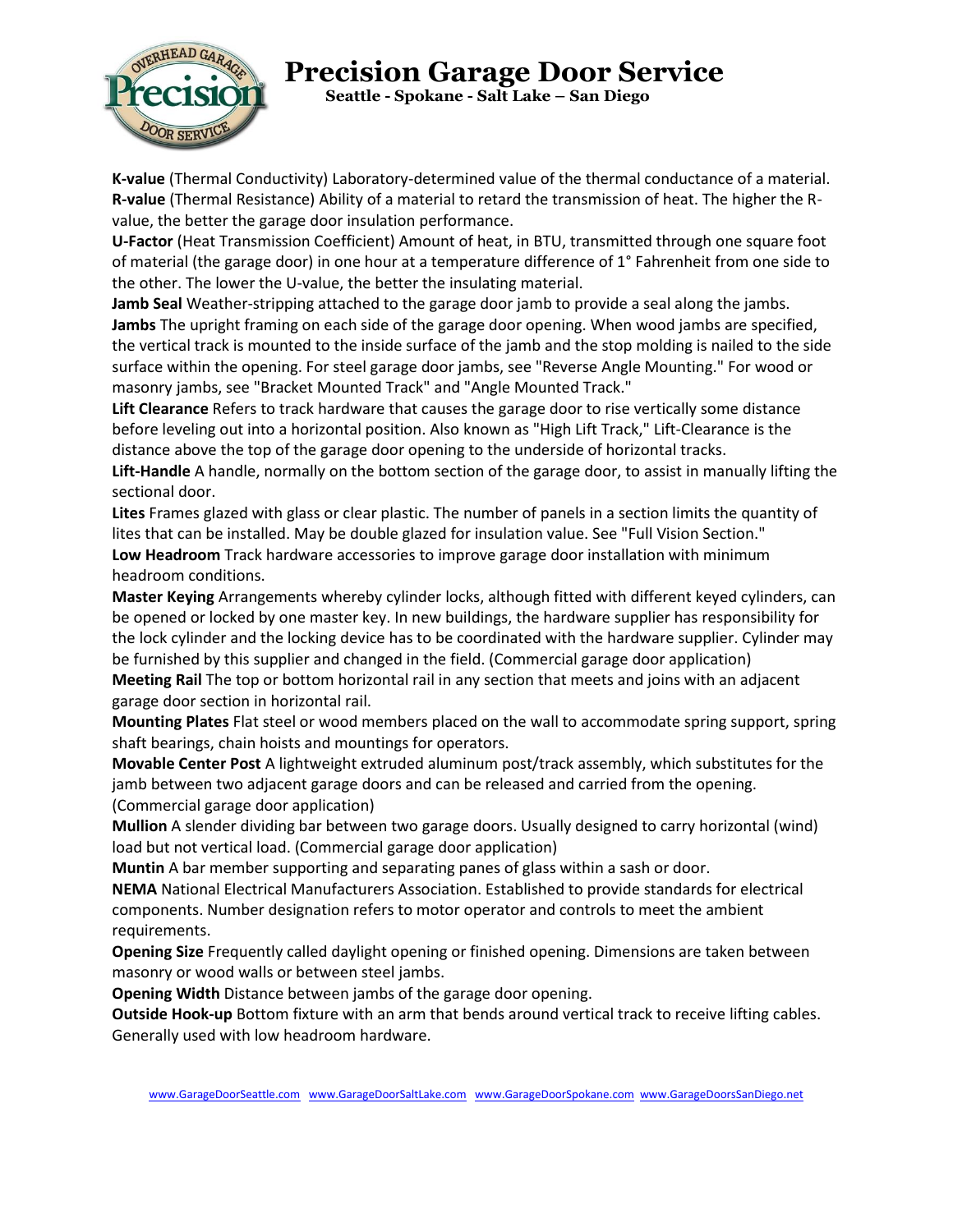

 **Seattle - Spokane - Salt Lake – San Diego**

**Padding** Refers to the wood framing at jambs and header to which the garage door track is mounted. Usually furnished by general contractor. See "Jambs."

**Pane** The area between vertical stiles in a garage door section.

**Pass Door** Sometimes called wicket door or access door. It is a small swing door built into the larger upward acting garage door allowing people to walk in and out without opening the large door. Cannot be used as a legal exit. (Commercial garage door application)

**Pedestrian Door** Access door adjacent to the upward acting garage doors. Avoids the use of a sectional door as a legal egress. (Commercial garage door application)

**Perimeter Seal** Complete weather-stripping package for sectional garage doors, consisting of astragral, jamb seal and header seal.

**Perimeter Wearstrip** Vinyl or felt attached to corrugated sheet door curtain to prevent rubbing. Located at the ends or drum locations.

**Rabbeted Joint** Joint formed by connecting rails with grooves cut out in opposing edges to permit overlapping weather tight meeting of sections. See "Shiplap Joint" and "Tongue-and-Groove."

**Radius** The curved portion of the track, which allows the door to move from vertical to horizontal (and vice versa). The curve is measured in inches, thus determining headroom requirements. See "Headroom."

**Rain or Water Stop** A step at the edge of the garage floor, approximately 1" (25.4 mm) higher than the outside finish. The garage door sits between the two.

**Rear Track Hangers** Often constructed of punched angle iron, laterally braced, these hangers attach the end of the horizontal track to the garage ceiling. See "Back Hangs."

**Removable Post** Designed to allow the use of two or more garage doors in a single opening with center posts that can be removed when doors are raised. Especially desirable where small openings are required normally, but occasionally the entire clear opening is necessary. (Commercial garage door application)

**Reverse Angle Mounting** An exceptionally sturdy method of track mounting used on all steel jambs and wood jambs at the architect's direction. See "Angle Mounted Track." (Commercial garage door application)

**Roller Assembly** The combination of a wheel and axle that is used to guide a garage door through the track system, either 2" (50.8 mm) or 3" (76.2 mm) diameter, depending on track size. Available as short or long stem.

**Rollers** Steel, ball-bearing wheels or nylon rollers that allow sections to roll freely along garage door tracks.

**RSLO/LSLO** Right side looking out/left side looking out. Used to indicate hand of chain hoist or electric operation or lite or exhaust port location. (Commercial garage door application)

**Safety Spring Containment** An extra cable used with garage door extension springs to prevent it from causing damage or injury if the spring breaks. The cable is threaded through the center of the spring and is secured on both ends of the horizontal track.

**Sectional Joint Meeting Rail Seal** An integral weather-strip with the section at the joints between garage door sections.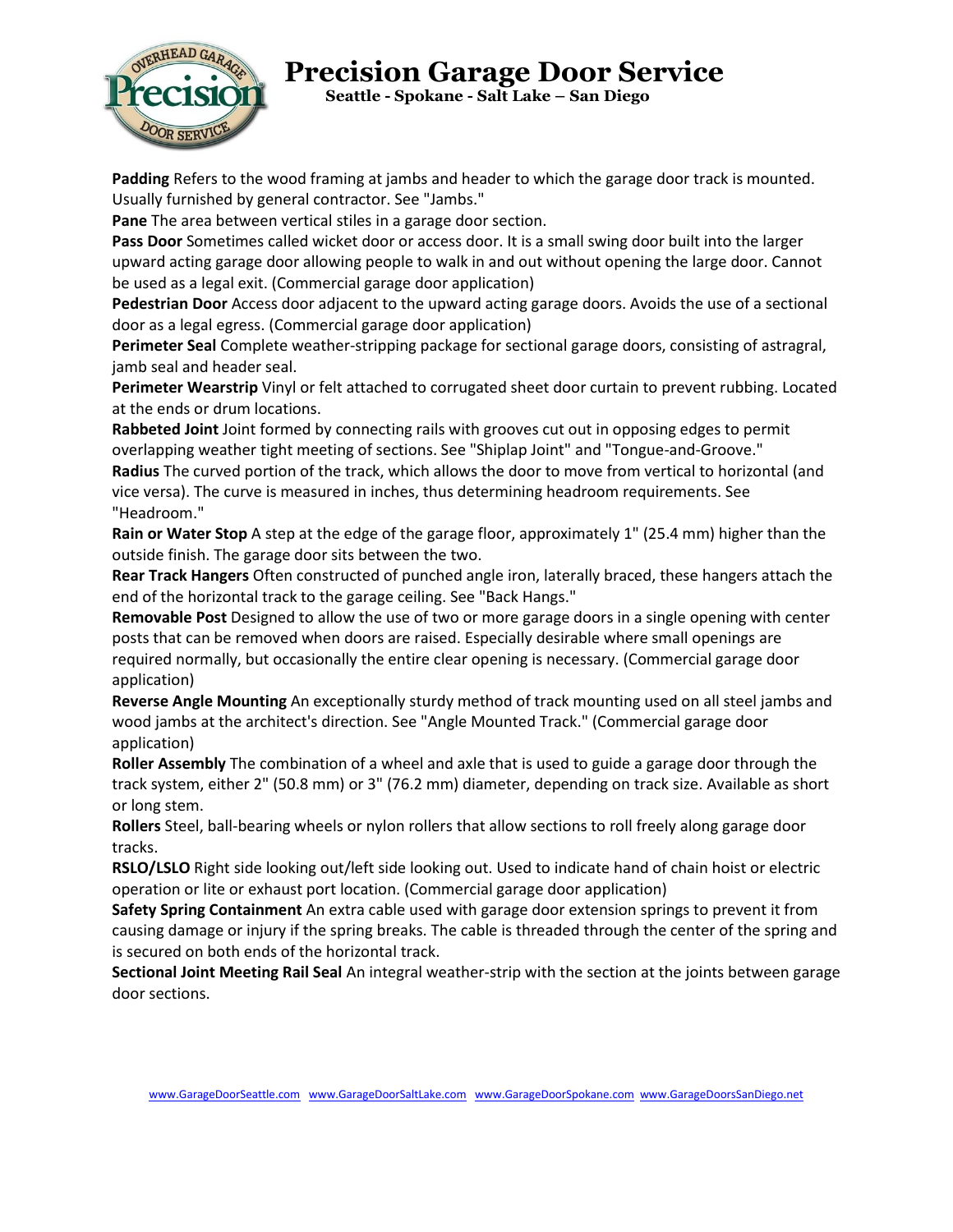

 **Seattle - Spokane - Salt Lake – San Diego**

**Sectional Garage Doors** Garage doors made of two or more horizontal sections hinged together to provide a door large enough to close the entire opening. Sectional doors are guided into the horizontal or open position by a system of vertical or horizontal tracks. May be fabricated of continuous rollformed steel with reinforcing ribs or flush sections of steel or aluminum.

**Shaft Bearings** Type of bearing that adequately supports the radial forces dictated by the weight of the counterbalance assembly and door weight, and the lateral forces exerted. See "Center Support Bearing." **Shafts, Tubular and Solid** A tubular or solid steel counterbalance shaft transmits the lifting force of the torsion springs to the cable drums and lifting cables.

**Sheave** A pulley with integral ball bearings designed to handle a cable. Used to control the movements of the cables employed in the garage door counterbalance system. Various types are stud or clevis. **Shiplap Joint** The configuration of the meeting rails. When closed, the shiplap prevents rain, wind, and light from infiltrating the garage door between the door sections. See "Tongue-and-Groove."

**Sideroom** A horizontal measurement from each side of the garage door opening outward along the wall to the nearest obstruction within the building.

**Spring Anchor Plates** Designed to transmit torque from the stationary end of a torsion spring to the building structure and, at the same time, support the weight of the torsion shaft in a level attitude. The anchor plate is able to withstand the lateral forces exerted by a torsion spring. Usually supplied by the general contractor. See "Center Support Bearing."

**Spring Assembly** Hardware used to make up the garage door counterbalance assembly.

**Spring Bumper** Small spring-cushioning bumper attached to the horizontal track, which stops the door at the full open position. (Commercial garage door application)

**Spring Fittings** The sleeves or cones that are used to affix the torsion springs to the torsion shaft. One piece is a stationary sleeve or spring retainer, and the second piece is an adjusting cone or winding sleeve.

**Steel Jamb Mounting** Continuous angle attached to vertical track and fastened to the jamb by welding, self-tappers, or bolts. (Commercial garage door application)

**Steel Jambs** Door framing made from either channel or angle iron.

**Stop Molding** Seals the perimeter of the garage door against weather and light infiltration. Stop molding is nailed to the jamb, outside the door, and is incorporated as one of the final steps in the installation process. Sometimes called doorstop, it is usually wooden or plastic.

**Stop Bars** Bars or brackets mounted at the top of guides to prevent bottom bar from traveling out of the guides when the sheet door curtain is fully raised. (Commercial door application)

**Straight Incline Track** Vertical track assembly that extends from floor to twice the height of the opening without break-away feature. See "Break-Away Track." (Commercial garage door application)

**Struts** L-shaped metal reinforcement members attached horizontally to the inside of the garage door section to add strength and rigidity. Struts are necessary on wide heavy garage doors to help prevent sagging and bowing and to provide additional reinforcement to comply with the required windloading. Also called trusses.

**Swing-Up Post** See "Removable Post."

**Tongue-and-Groove** The configuration of the meeting rails that differs from shiplap in having matching channel groove and protrusion on the longitudinal edges of the abutting meeting rails for wind and weather protection.